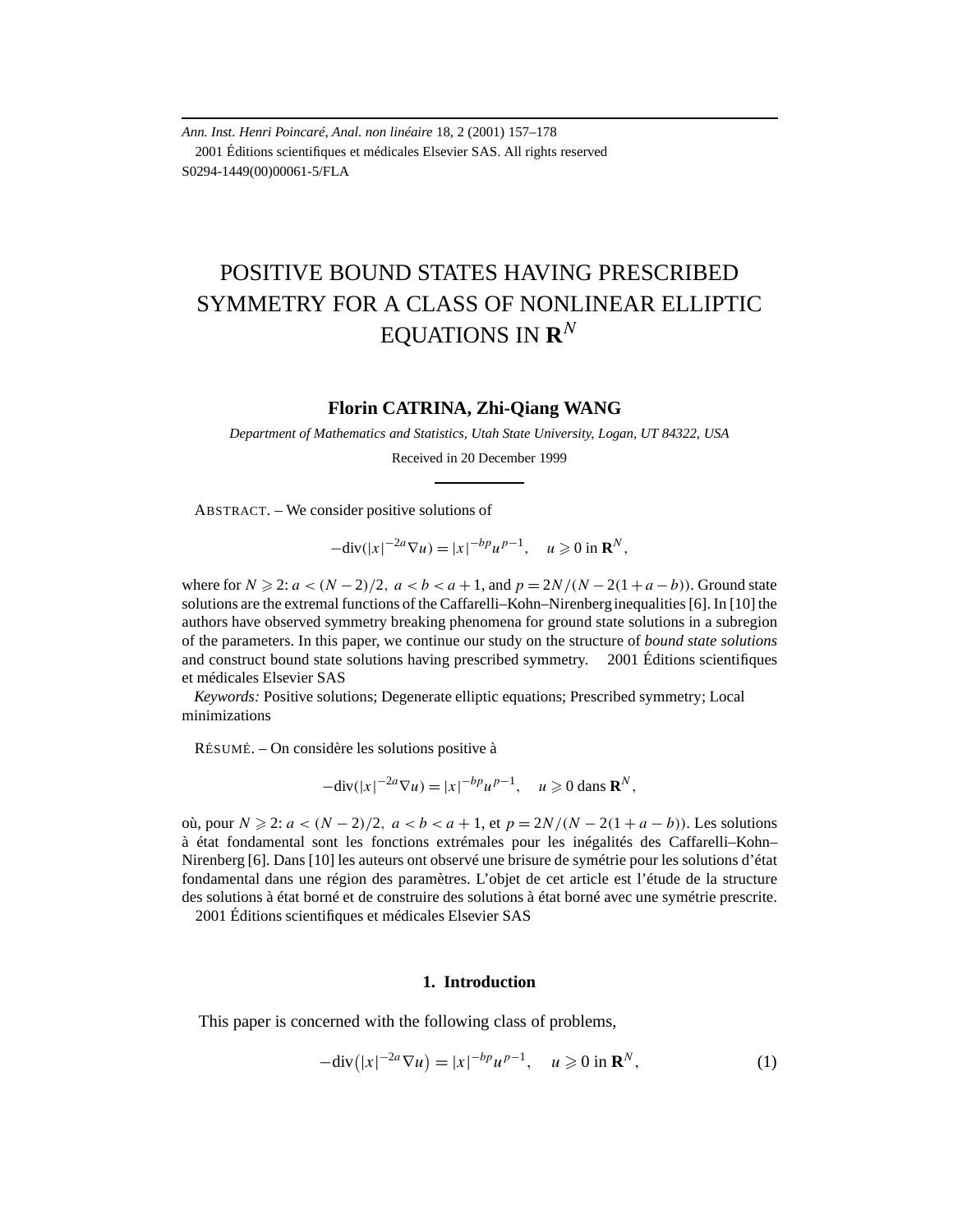where

$$
N \geq 2, \quad a < \frac{N-2}{2}, \quad a < b < a+1 \quad \text{and} \quad p = \frac{2N}{N-2(1+a-b)}. \tag{2}
$$

The motivations for our study are twofold. First, Eq. (1) is a prototype of more general degenerate elliptic equations:

$$
-\text{div}(\alpha(x)\nabla u) = f(x, u), \quad x \in \mathbf{R}^N,
$$

which are models for some physical phenomena related to equilibrium of anisotropic continuous media which possibly are somewhere perfect insulators and somewhere are perfect conductors (e.g., [13]). Though there is a quite extensive literature about degenerate elliptic operators, only few recent results about nonlinear variational problems associated to degenerate elliptic equations like  $(1)$  are known  $(e.g., [2,7]$  and references therein). On the other hand, Eq. (1) is related to the following inequalities due to Caffarelli, Kohn, and Nirenberg [6]. With *a*, *b*, and *p* in the range above, there is a positive constant  $C_{a,b}$  such that for all  $u \in \mathcal{D}_a^{1,2}(\mathbf{R}^N)$ 

$$
\int_{\mathbf{R}^N} |x|^{-2a} |\nabla u|^2 \, \mathrm{d} x \geqslant C_{a,b} \bigg( \int_{\mathbf{R}^N} |x|^{-bp} |u|^p \, \mathrm{d} x \bigg)^{2/p}.
$$

By  $\mathcal{D}_a^{1,2}(\mathbf{R}^N)$  we mean the completion of  $C_0^{\infty}(\mathbf{R}^N)$  with respect to the inner product

$$
(u, v) = \int_{\mathbf{R}^N} |x|^{-2a} \nabla u \cdot \nabla v \, dx.
$$

Let

$$
E_{a,b}(u) = \frac{\int_{\mathbf{R}^N} |x|^{-2a} |\nabla u|^2 dx}{(\int_{\mathbf{R}^N} |x|^{-bp} |u|^p dx)^{2/p}},
$$

and

$$
S(a,b)=\inf_{u\in\mathcal{D}_a^{1,2}(\mathbf{R}^N)\setminus\{0\}}E_{a,b}(u),
$$

the best embedding constants for the Caffarelli–Kohn–Nirenberg inequalities. The extremal functions which achieve  $S(a, b)$  are *ground state solutions* of (1). There have been extensive studies on the ground state solutions of (1). The existence of extremal functions for  $S(a, b)$  has been given for  $a \ge 0$  (which occurs only for  $N \ge 3$ ), and  $a \le b < a + 1$ , as follows. The case  $a = 0$  and  $b = 0$ , was settled by Aubin [1], and Talenti [26]. The segment  $a = 0$ ,  $0 < b < 1$  was dealt with by Lieb in [20], and the region  $0 < a < (N-2)/2$ ,  $a \le b \le a+1$  in [11,28,22]. For  $a \ge 0$ , the conclusion is that there are no bound state solutions other than the ground state solutions and that the ground state solutions are unique up to a dilation

$$
u(x) \to \tau^{\frac{N-2-2a}{2}} u(\tau x), \quad \tau > 0,
$$
\n(3)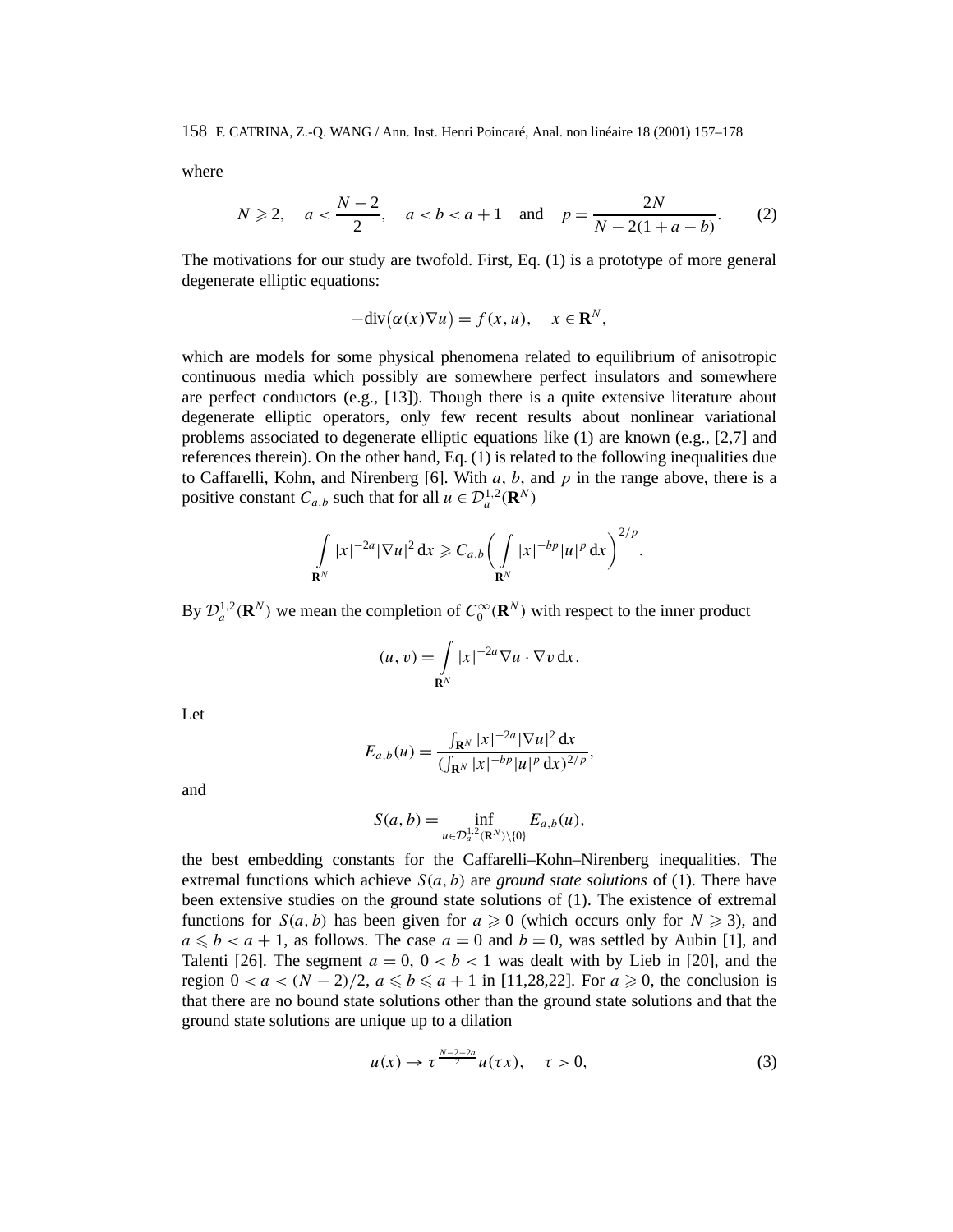and are radial (in the case  $a = b = 0$ , solutions are radial with respect to some point) and explicitly given. For the case  $a < 0$ , little has been known until the recent work in [7, 10,16,30]. We have studied the ground state solutions in [10] and have established the following.

- (i) For  $a = b < 0$ ,  $S(a, a)$  is not achieved, i.e. there is no ground state solution.
- (ii) For  $a < 0$  and  $a < b < a + 1$ ,  $S(a, b)$  is always achieved.
- (iii) There is a function  $h(a)$  defined for  $a \leq 0$  satisfying  $h(0) = 0$ ,  $a < h(a) < a + 1$ for  $a < 0$ , and  $a + 1 - h(a) \rightarrow 0$  as  $a \rightarrow -\infty$ , such that in the region  $a < 0$ ,  $a < b < h(a)$ , the ground state solution is *nonradial*.
- (iv) All bound state solutions of (1) satisfy a modified inversion symmetry.

Since radial solutions exist for all  $a \leq b < a + 1$ , our result shows that for  $a < 0$  there is a region where bound state solutions of (1) are not unique (even up to dilations). Thus it is a fundamental issue to investigate the solutions structure for problem (1). The goal of this paper is to give existence of bound state solutions having prescribed symmetry *G*, where *G* is a subgroup of the orthogonal group  $O(N)$ . Note that (1) is radially invariant, in the sense that if *u* is a solution, so is *gu* for all  $g \in O(N)$ , where

$$
gu(x) = u(g^{-1}x).
$$

A consequence of our main result is the following

THEOREM 1.1. – *For*  $b - a \in (0, 1)$  *fixed, for any*  $k \in \mathbb{N}$  *there is*  $a_k < 0$  *such that for*  $a \leq a_k$  *problem* (1) *has*  $k$  *essentially distinct solutions.* 

By essentially distinct solutions, we mean functions which can not be obtained from one another by some transformation which leaves the problem invariant.

Our results also partially answer the question whether one can classify all solutions of (1) according to their symmetry. Here, for  $u \in \mathcal{D}_a^{1,2}(\mathbf{R}^N)$ , the symmetry group of *u* is defined to be

$$
\Sigma_u = \{ g \in \mathbf{O}(N) : gu = u \text{ a.e.} \}.
$$

To state our main results, let us make the following

DEFINITION 1.2. – Let  $G \subset \mathbf{O}(N)$  be a closed subgroup, and fix an action of *G* on **S**<sup>*N*−1</sup>. We say that the action of *G* has a locally minimal orbit set  $\Omega \subset S^{N-1}$ , if there exist  $k \in \mathbb{N}$  and  $\delta > 0$ , such that

- (a)  $\Omega$  is *G*-invariant.
- (b)  $#Gy = k$  for any  $y \in \Omega$ ,
- (c)  $#Gy > k$  for any  $y \in S^{N-1}$  with  $0 < \text{dist}(y, \Omega) < \delta$ .

Here *Gy* is the orbit of *y* under the action of *G*, and #*Gy* is the cardinal number of *Gy*.

DEFINITION 1.3. – We say that the action of  $G$  is maximal with respect to a locally minimal orbit set  $\Omega$  if for any closed subgroup *H*, with  $G \le H \le O(N)$ ,  $H \ne G$ , we have  $#H y > k$  for any  $y \in \Omega$ .

Our main theorem is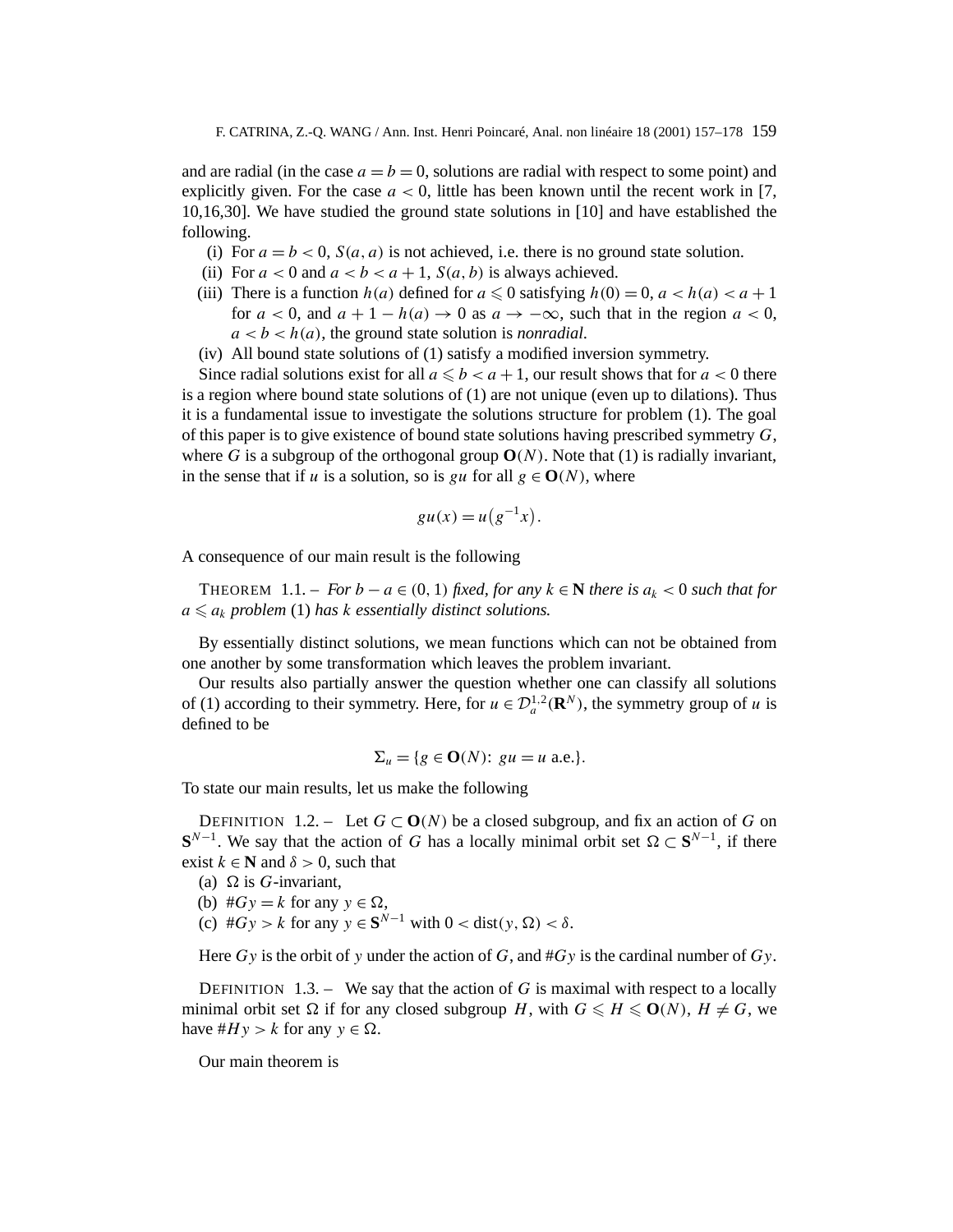THEOREM 1.4. – Assume  $G \subset O(N)$  is a closed subgroup having a locally minimal *orbit set*  $\Omega \subset \mathbf{S}^{N-1}$  (*corresponding to an integer k*)*. Let*  $b - a \in (0, 1)$  *fixed, then for*  $-a$ *sufficiently large,* (1) *has a solution ua satisfying*

- (i) *ua is G-invariant,*
- (ii)  $u_a$  *satisfies the modified inversion symmetry*  $u_a(x/|x|^2) = |x|^{N-2-2a}u_a(x)$ *,*
- (iii)  $E_{a,b}(u_a) = ((N 2 2a)/2)^{2(b-a)}(k^{(p-2)/p}S_p(\mathbf{R}^N) + o(1)),$  as  $a \to -\infty$ ,
- (iv) *u<sub>a</sub> is a k-bump solution, concentrating near*  $\Omega$  *as*  $a \rightarrow -\infty$ *,*
- (v) *if in addition,* G *is maximal with respect to*  $\Omega$ *, then*  $\Sigma_u = G$ *.*

In (iii), we take  $S_p(\mathbf{R}^N)$  to be the best constant in the embedding of  $H^1(\mathbf{R}^N)$  into  $L^p(\mathbf{R}^N)$ , i.e.

$$
S_p(\mathbf{R}^N)=\inf_{u\in H^1(\mathbf{R}^N)\setminus\{0\}}\frac{\int_{\mathbf{R}^N}|\nabla u|^2+u^2\,\mathrm{d}x}{(\int_{\mathbf{R}^N}|u|^p\,\mathrm{d}x)^{2/p}}.
$$

By *k*-bump solutions concentrating near  $\Omega$  as  $a \to -\infty$ , we mean the following: there is  $\{y_1, \ldots, y_k\} \subset \Omega$ , a *G*-orbit, such that for any  $r > 0$ ,

$$
\lim_{a \to -\infty} \int_{\mathbf{R}^N \setminus \bigcup_{i=1}^k B_r(y_i)} |x|^{-2a} |\nabla u_a|^2 dx = \lim_{a \to -\infty} \int_{\mathbf{R}^N \setminus \bigcup_{i=1}^k B_r(y_i)} |x|^{-bp} u_a^p dx = 0.
$$

*Remark* 1.5. – In fact, we can give a more precise asymptotic behavior of solutions  $u_a$ . We look first at the equation

$$
-\Delta u + u = u^{p-1}, \quad u > 0 \text{ in } \mathbf{R}^N. \tag{4}
$$

Let  $(z_1, \ldots, z_N)$  be coordinates in  $\mathbb{R}^N$  and  $u(z)$  the unique solution (centered at 0) of (4). Then note that for  $b - a \in (0, 1)$  fixed, as  $a \to -\infty$ , the function

$$
v_a(z) := \left(\frac{N-2-2a}{2}\right)^{\frac{N-2(1+a-b)}{2(1+a-b)}} u\left(\frac{N-2-2a}{2}z\right)
$$

concentrates at the origin. Now, for  $\{y_1, \ldots, y_k\} \subset \Omega$  a *G*-orbit, consider the projections

$$
\pi_i(x) = \frac{x - (x \cdot y_i)y_i}{|x|}, \quad i = 1, ..., k.
$$

For  $r > 0$  small and  $|x - y_i| < r$ , we define

$$
u_{a,i}(x) = |x|^{-\frac{N-2-2a}{2}} v_a(\pi_i(x), -\ln|x|).
$$

Then we can show that the distance between  $u_a$  and  $\sum_{i=1}^{k} u_{a,i}$  tends to 0 in  $\mathcal{D}_a^{1,2}(\mathbf{R}^N)$ , as  $a \rightarrow -\infty$ .

*Remark* 1.6. – Since the problem is invariant under dilations (3), we can in fact obtain solutions of *k*-bump type with bumps concentrating near  $r \Omega \subset \mathbf{S}^{N-1}(r)$ , for any  $r > 0$ .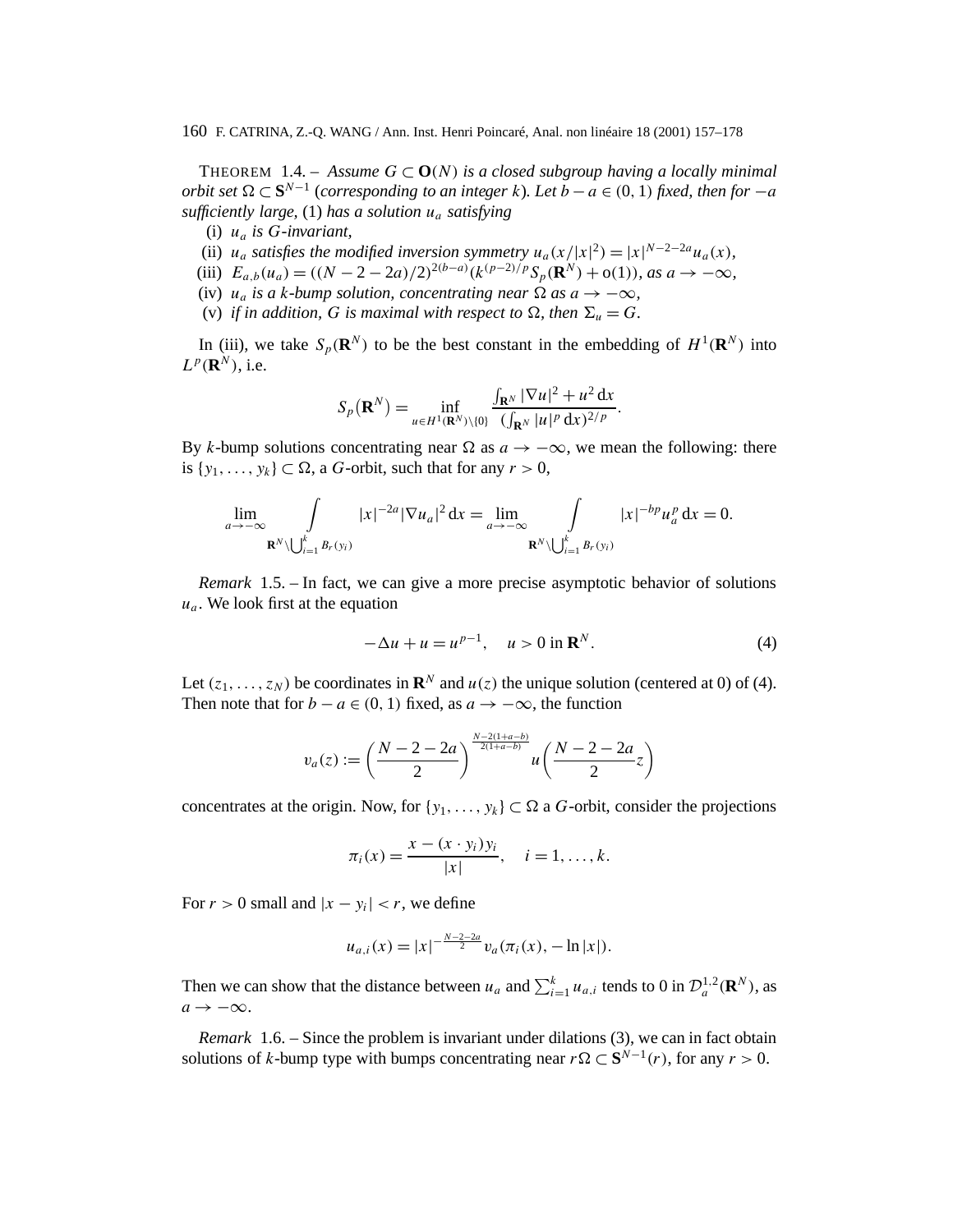*Remark* 1.7. – Depending on the action of *G*, we obtain two types of solutions: solutions which are absolute minimizers in the space of symmetric functions (in particular, ground state solutions when  $k = 1$ ), and solutions which are local minimizers in the space of symmetric functions. We obtain both, by a rather general local minimization method used in [8] and [27]. We should mention that global minimization methods in symmetric subspaces have been used by Coffman in [12] for  $N = 2$ , and Li in [19] for  $N \geq 4$  to study a problem in expanding annular domains. We developed the local minimization method in [8] to solve the case  $N = 3$  and to construct solutions with prescribed symmetry.

Our method involves two ingredients: a transformation that converts Eq. (1) to another one defined on a cylinder  $C = \mathbf{S}^{N-1} \times \mathbf{R}$  in  $\mathbf{R}^{N+1}$  and its dilations  $C_\lambda$ , (this transformation was used in our previous work [10] for studying ground state solutions); and a local minimization scheme which enables us to obtain bound states as local minimizers, (this approach has been used in our previous work [8,27], to construct positive solutions with prescribed symmetry for other types of nonlinear elliptic problems). In Section 2 we give the equivalent problem, setting up the stage for studying new Eq. (8). Section 3 is devoted to some asymptotic analysis by using the concentration-compactness principle. Then in Section 4 we give the proof of the results for Eq. (8) which in turn will give our main results for Eq. (1). Some of the results in this paper as well as those in [10] have been announced in [9].

#### **2. Preliminaries**

### **2.1. Equivalent problems**

Denote  $C = S^{N-1} \times R$  the cylinder in  $R^{N+1}$ . Throughout, whenever the situation arises, we use the notations in Riemannian geometry,

$$
\Delta v = g^{ij} v_{ij} - g^{ij} \Gamma_{ij}^k v_k
$$
 the Laplace-Beltrami operator,

$$
\nabla v = g^{ij} v_j \partial_i
$$
 the gradient,

$$
\operatorname{div}(X^i \partial_i) = \frac{1}{\sqrt{g}} (\sqrt{g} X^i)_{,i} = X^i_{,i} + \Gamma^i_{ij} X^j,
$$

and

d*µ* the volume element*,*

all corresponding to the metric  $g_{ij}$  induced from  $\mathbf{R}^{N+1}$ .

In [10] we have shown that with suitable transformations, problem (1) is equivalent to another differential equation on  $\mathcal C$ . We take the same approach here and we shall mainly work with the equivalent problem on  $\mathcal C$ . Let us make this more precise. As it was shown in [10], by the transformation

$$
u(x) = |x|^{-\frac{N-2-2a}{2}} v\left(\frac{x}{|x|}, -\ln|x|\right),\tag{5}
$$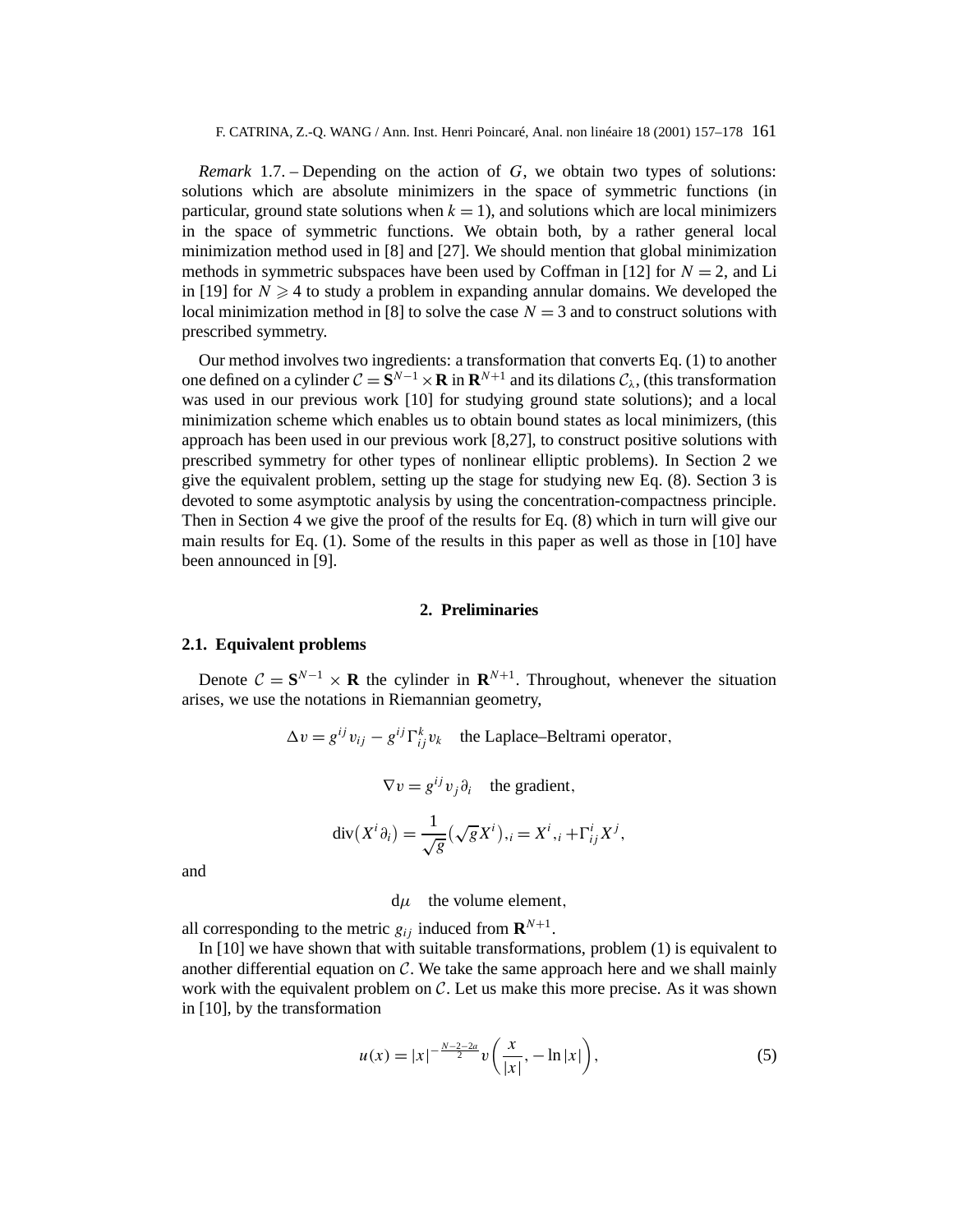problem (1) is equivalent to

$$
-\Delta v + \left(\frac{N-2-2a}{2}\right)^2 v = v^{p-1}, \quad v > 0 \text{ on } C.
$$
 (6)

In fact, the mapping (5) is a Hilbert space isomorphism from  $\mathcal{D}_a^{1,2}(\mathbf{R}^N)$  to  $H^1(\mathcal{C})$ (Proposition 2.2, [10]). I.e., if *u* defined on  $\mathbb{R}^N$  and *v* defined on C are related through (5), then  $u \in \mathcal{D}_a^{1,2}(\mathbf{R}^N)$  if and only if  $v \in H^1(\mathcal{C})$ , and in this case

$$
E_{a,b}(u) = F_{a,b}(v) := \frac{\int_{\mathcal{C}} |\nabla v|^2 + \left(\frac{N-2-2a}{2}\right)^2 v^2 d\mu}{\left(\int_{\mathcal{C}} |v|^p d\mu\right)^{2/p}}.
$$

To study (6), we shall further transform it to another equivalent problem. Let us denote

$$
\lambda = \frac{N-2-2a}{2},
$$

and consider the similarity transformation  $h_{\lambda} : \mathbf{R}^{N+1} \to \mathbf{R}^{N+1}$  given by

$$
h_{\lambda}(x)=\lambda x.
$$

Denote  $C_{\lambda} = h_{\lambda}(C)$  and for  $v \in H^1(C)$ , we define  $w \in H^1(C_{\lambda})$  by

$$
v(x) = \lambda^{2/(p-2)} w(\lambda x). \tag{7}
$$

Then

$$
F_{a,b}(v) = \lambda^{2(b-a)} \frac{\int_{\mathcal{C}_{\lambda}} |\nabla w|^2 + w^2 d\mu}{(\int_{\mathcal{C}_{\lambda}} |w|^p d\mu)^{2/p}},
$$

and with the rescaling (7), problem (6) is equivalent to

$$
-\Delta w + w = w^{p-1}, \quad w > 0 \text{ in } \mathcal{C}_{\lambda}.
$$
 (8)

In the following we shall find critical points of

$$
I_{\lambda}(v) = \int\limits_{C_{\lambda}} |\nabla v|^2 + v^2 d\mu
$$

for  $v \in M_\lambda$  in  $H^1(\mathcal{C}_\lambda)$ , where

$$
\mathcal{M}_{\lambda} = \bigg\{ v \in H^{1}(\mathcal{C}_{\lambda}) \Big| \int\limits_{\mathcal{C}_{\lambda}} |v|^{p} d\mu = 1 \bigg\}.
$$

By rescaling they are critical points of  $F_{a,b}$  in  $H^1(\mathcal{C})$  and by (5) we obtain critical points of  $E_{a,b}$ .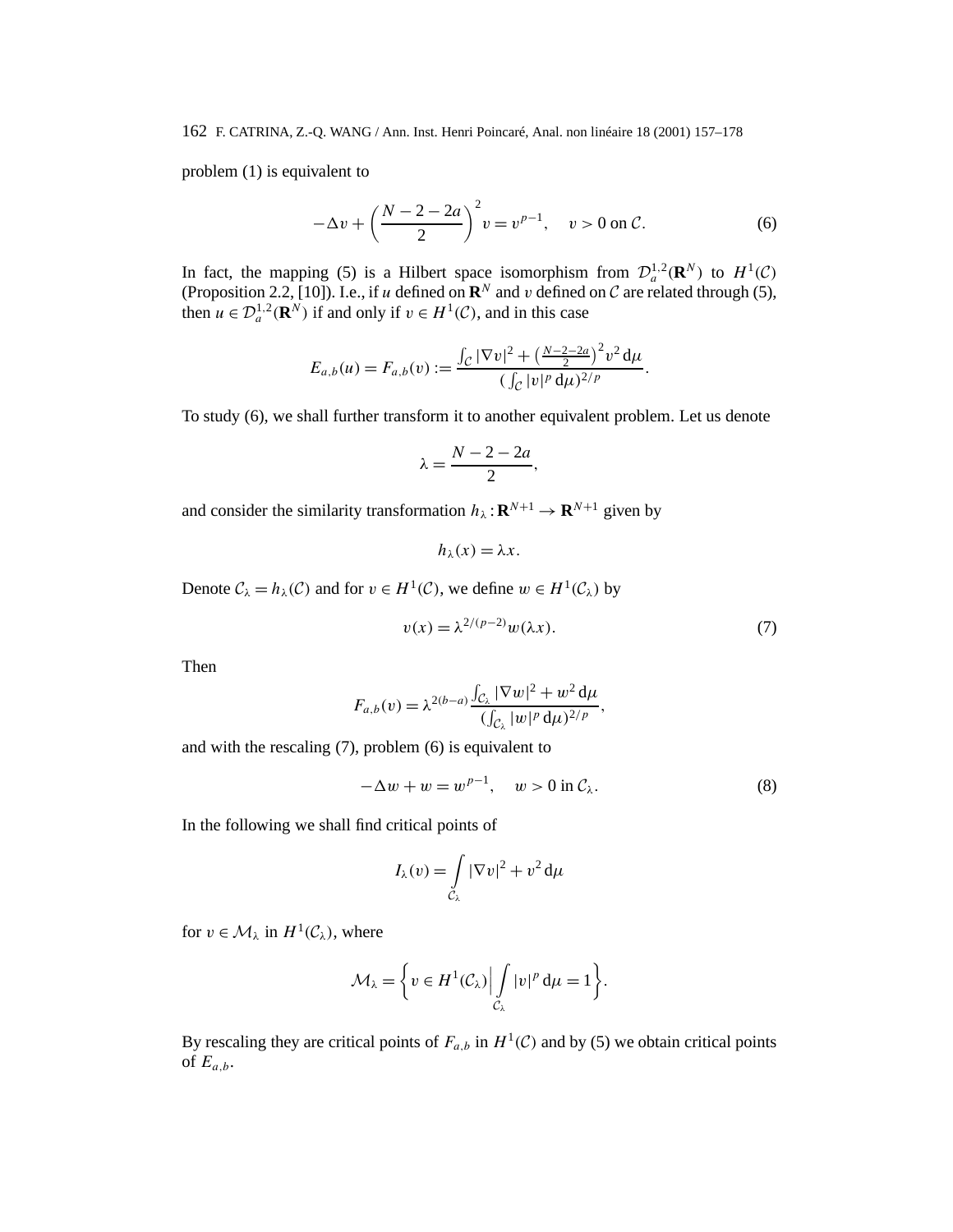# **2.2. Group actions**

Let

$$
\psi: G \times \mathbf{S}^{N-1} \to \mathbf{S}^{N-1},
$$

the action of a closed subgroup *G* of  $O(N)$ . We consider

$$
\mathcal{C} = \{ (x_0, \ldots, x_N) \in \mathbf{R}^{N+1}: x_0^2 + \cdots + x_{N-1}^2 = 1 \}.
$$

If we consider the unit sphere  $S^{N-1} = \{x \in C \mid x_N = 0\}$ , Definitions 1.2 and 1.3 translate on C in a direct way. In the following, we shall impose the reflection symmetry  $O(1)$ about the hyperplane  $x_N = 0$ , and we look for solutions invariant under the augmented group  $\tilde{G} = G \times O(1) \subset O(N + 1)$ . This does not restrict the problem in any way since we showed in [10] that any positive solution of (6) has this reflection symmetry.

Next, we give examples of locally minimal orbit sets for a *G* action on  $S^{N-1} \subset C$ . Let  $N = 2$ .

*Example* 2.1. – For  $k \ge 2$ , consider  $G = \mathbb{Z}_k$  the group of rotations by multiples of  $2\pi/k$  acting in the plane  $(x_0, x_1)$ . Then

$$
\Omega = \{ (x_0, x_1, 0): x_0^2 + x_1^2 = 1 \},\
$$

is a locally minimal orbit set.

*Example* 2.2. – For  $k \ge 3$ , we consider  $G = D_k$ , the group that leaves invariant a regular polygon with *k* vertices. When we take  $\Omega_1$  to be the set of vertices, or  $\Omega_2$  to correspond to the set of centers of the edges, both  $\Omega_1$  and  $\Omega_2$  are locally minimal orbit sets. In fact,  $\Omega_3 = \Omega_1 \cup \Omega_2$  is also a locally minimal orbit set. In this case, the action of *G* is maximal with respect to each  $\Omega_i$ .

Let  $N = 3$ .

*Example* 2.3. – Consider *G* to be the group which leaves invariant one of the regular polyhedra: a regular tetrahedron, octahedron, or icosahedron. Accordingly, we may take  $\Omega_0$  to be the set of vertices,  $\Omega_1$  to be the set of the centers of the edges, and  $\Omega_2$  the set of the centers of the faces. In each of the three cases for tetrahedron, octahedron, or icosahedron,  $\Omega_i$  for  $i = 0, 1, 2$  are locally minimal orbit sets, and G is maximal with respect to  $\Omega_0$ . For the case of tetrahedron, *G* is also maximal with respect to  $\Omega_2$ .

*Example* 2.4. – In this example, write  $\mathbb{R}^3 = \mathbb{R}^2 \times \mathbb{R}$ , and  $G = \mathbb{Z}_k \times \mathbb{Z}_2$  or  $G =$  $D_k \times \mathbb{Z}_2$ . Then

$$
\Omega = \left\{ (x_0, x_1, 0, 0) : x_0^2 + x_1^2 = 1 \right\},\
$$

or  $\Omega$  is the set of vertices of a regular polygon in the plane  $(x_0, x_1)$ , respectively. In both these cases,  $\Omega$  is a locally minimal orbit set. In the case of  $G = D_k \times \mathbb{Z}_2$ , *G* is maximal with respect to  $\Omega$ .

Let  $N \geq 4$ .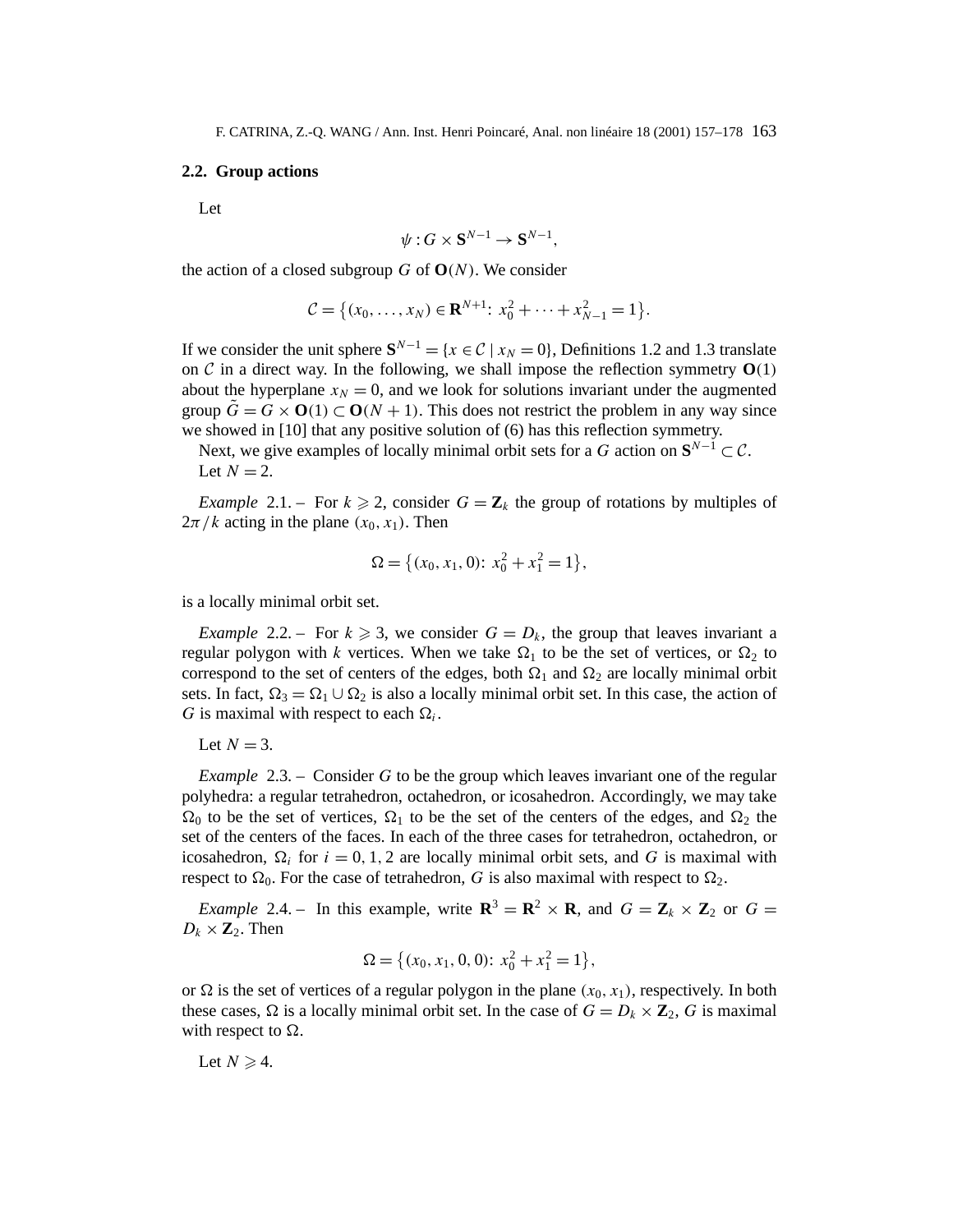*Example* 2.5. – One case is to consider finite subgroups of  $O(N)$  which act irreducible on  $\mathbf{R}^N$ 

*Example* 2.6. – On the other hand, many more examples can be obtained as follows. For  $1 \leq l \leq N - 1$  we make the decomposition  $\mathbf{R}^{N} = \mathbf{R}^{l} \times \mathbf{R}^{N-l}$ , and we look at groups  $G = G_l \times G_{N-l}$ , where  $G_l$  acts irreducible on the **R**<sup>*l*</sup> part, while the action of  $G_{N-l}$  has no fixed points in **R***<sup>N</sup>*−*<sup>l</sup>* , otherwise arbitrary. In particular, one can take *l*-dimensional tetrahedron and cube groups for *G<sub>l</sub>*. Let  $k := \min\{\#Gy: y \in S^{l-1}\}\$ , and  $\Omega_l \subset S^{l-1}$  a locally minimal orbit set corresponding to this k. Then  $\Omega := \Omega \times \{0\}$ , is a locally minimal orbit set for the action of *G*, with the same *k*.

# **2.3. Local identifications**

We define a diffeomorphism between the ball of radius  $r$  centered at the origin in  $\mathbb{R}^N$ and a subset of  $C_\lambda$  as follows. We identify  $\mathbf{R}^N$  with the tangent space to  $C_\lambda$  at *y* and consider the projection in  $\mathbf{R}^{N+1}$  in the direction of the normal to  $C_{\lambda}$  at *y*.

To be exact, let

$$
C_{\lambda} = \{ (x_0, \dots, x_N) \in \mathbf{R}^{N+1} : x_0^2 + \dots + x_{N-1}^2 = \lambda^2 \}.
$$
 (9)

Assume  $y = (\lambda, 0, \ldots, 0, y_N) \in C_\lambda$  and for  $0 < r < \lambda$ , define a map from

$$
B_{\lambda,r}(y) := \{x \in C_{\lambda}: x_1^2 + \dots + x_{N-1}^2 + (x_N - y_N)^2 < r^2\},\
$$

onto *B<sub>r</sub>*(0) ⊂ **R**<sup>*N*</sup>, by

$$
\phi_{\lambda,r,y}(x)=(x_1,\ldots,x_{N-1},x_N-y_N)\in\mathbf{R}^N.
$$

For any  $y \in C_\lambda$  let R a rotation in  $\mathbb{R}^{N+1}$  that leaves the  $x_N$ -axis fixed and such that

$$
R\mathbf{y}=(\lambda,0,\ldots,0,\mathbf{y}_N)\in\mathbf{R}^N.
$$

We then define

$$
\phi_{\lambda,r,y}(x) = \phi_{\lambda,r,Ry}(Rx).
$$

Therefore for all  $y \in C_\lambda$ ,  $\phi_{\lambda,r,y}$  is defined for  $x \in B_{\lambda,r}(y)$ .

Conversely, let  $y = (\lambda, 0, \dots, 0, y_N) \in \mathcal{C}$  and for  $x \in \mathbb{R}^N$  with  $|x| < r$  let

$$
\phi_{\lambda,r,y}^{-1}(x) = \left(\sqrt{\lambda^2 - (x_1^2 + \dots + x_{N-1}^2)}, x_1, \dots, x_{N-1}, x_N + y_N\right) \in B_{\lambda,r}(y).
$$

Again, for arbitrary  $y \in C$  let *R* be a rotation in  $\mathbf{R}^{N+1}$  that leaves the  $x_N$ -axis (in  $\mathbf{R}^{N+1}$ ) fixed such that

$$
Ry=(\lambda,0,\ldots,0,y_N).
$$

For  $x \in B_r(0) \subset \mathbf{R}^N$ , define

$$
\phi_{\lambda,r,y}^{-1}(x) = R^{-1} \phi_{\lambda,r,Ry}^{-1}(x) \in \mathcal{C}_{\lambda}.
$$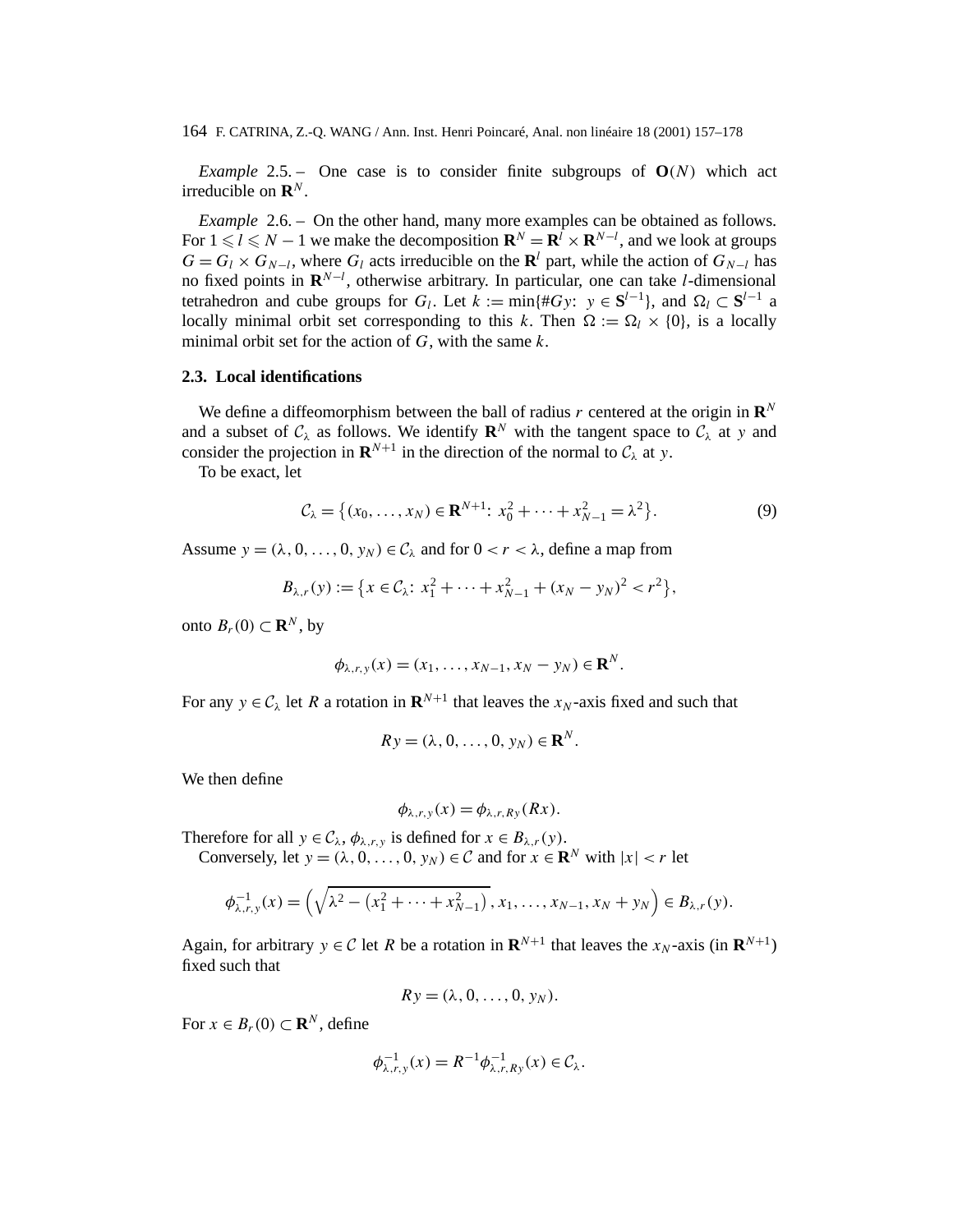At least in the case  $y = (\lambda, 0, \ldots, 0, y_N)$  it is clear that  $\phi_{\lambda,r,y}$  and  $\phi_{\lambda,r,y}^{-1}$  are inverse to each other and are diffeomorphisms between  $B_{\lambda,r}(y)$  and  $B_r(0)$ . If y is not contained in the plane  $(y_0, y_N)$ , there is an ambiguity due to nonuniqueness of the rotation *R*. As long as the same *R* is used in the construction of  $\phi_{\lambda,r,y}$  and  $\phi_{\lambda,r,y}^{-1}$ , the two functions remain inverse to each other. We note here that the Jacobians  $J_{\phi_{\lambda,r,y}}(x)$ , and  $J_{\phi_{\lambda,r,y}^{-1}}(x)$ , tend to 1 uniformly on  $B_{\lambda,r}(y)$ , respectively  $B_r(0)$ , as  $r/\lambda \to 0$ .

For  $r < \lambda$  and  $y \in C_\lambda$  we construct the operators

$$
T_{\lambda,r,y}:H^1(B_{\lambda,r}(y))\to H^1(B_r(0)) \quad \text{and} \quad \bar{T}_{\lambda,r,y}:H^1(B_r(0))\to H^1(B_{\lambda,r}(y)),
$$

as follows

$$
T_{\lambda,r,y}(v)(x) = v(\phi_{\lambda,r,y}^{-1}(x)) \quad \text{and} \quad \bar{T}_{\lambda,r,y}(u)(x) = u(\phi_{\lambda,r,y}(x)).
$$

#### **3. Concentration-compactness**

We need a concentration-compactness lemma which is a more detailed version of that in [21]. By a proof similar to Lemma 4.1 and Lemma 4.2 in [27] we have

LEMMA 3.1. – Let  $\lambda_n \to \infty$  as  $n \to \infty$ . Let  $v_n \in H^1(\mathcal{C}_{\lambda_n})$  be such that  $I_{\lambda_n}(v_n)$  are *uniformly bounded and*  $\int_{C_{\lambda_n}} |v_n|^p d\mu = 1$ . Then there is a subsequence (still denoted by *(v<sub>n</sub>)*)*, a nonnegative nonincreasing sequence*  $(\alpha_i)$  *satisfying*  $\lim_{s\to\infty}\sum_{i=1}^s\alpha_i=1$ *, and sequences*  $(y_{n,i}) \subset \mathcal{C}_{\lambda_n}$  *associated with each*  $\alpha_i > 0$  *satisfying* 

$$
\liminf_{n \to \infty} |y_{n,i} - y_{n,j}| = \infty, \quad \text{for any } i \neq j,
$$
\n(10)

*such that the following property holds: If*  $\alpha_s > 0$  *for some*  $s \geq 1$ *, then for*  $\varepsilon > 0$  *there exist*  $R > 0$ *, for all*  $r \ge R$  *and all*  $r' \ge R$ 

$$
\limsup_{n\to\infty}\sum_{i=1}^s\left|\alpha_i-\int_{B_{\lambda_n,r}(y_{n,i})}|v_n|^p\,d\mu\right|+\left|\left(1-\sum_{i=1}^s\alpha_i\right)-\int_{C_{\lambda_n}\setminus\bigcup_{i=1}^s B_{\lambda_n,r'}(y_{n,i})}|v_n|^p\,d\mu\right|<\varepsilon.
$$
\n(11)

PROPOSITION 3.2. – *For a subsequence as in Lemma* 3.1*, we have that for*  $s \ge 1$ *,* 

$$
\liminf_{n\to\infty} I_{\lambda_n}(v_n) \geqslant S_p(\mathbf{R}^N) \bigg(\sum_{i=1}^s \alpha_i^{2/p} + \bigg(1-\sum_{i=1}^s \alpha_i\bigg)^{2/p}\bigg).
$$

*Consequently,*

$$
\liminf_{n\to\infty} I_{\lambda_n}(v_n) \geqslant S_p(\mathbf{R}^N) \sum_{i=1}^{\infty} \alpha_i^{2/p}.
$$

*Proof. –* Denote

$$
S_p(\mathcal{C}_{\lambda}) = \inf_{v \in H^1(\mathcal{C}_{\lambda}) \setminus \{0\}} I_{\lambda}(v).
$$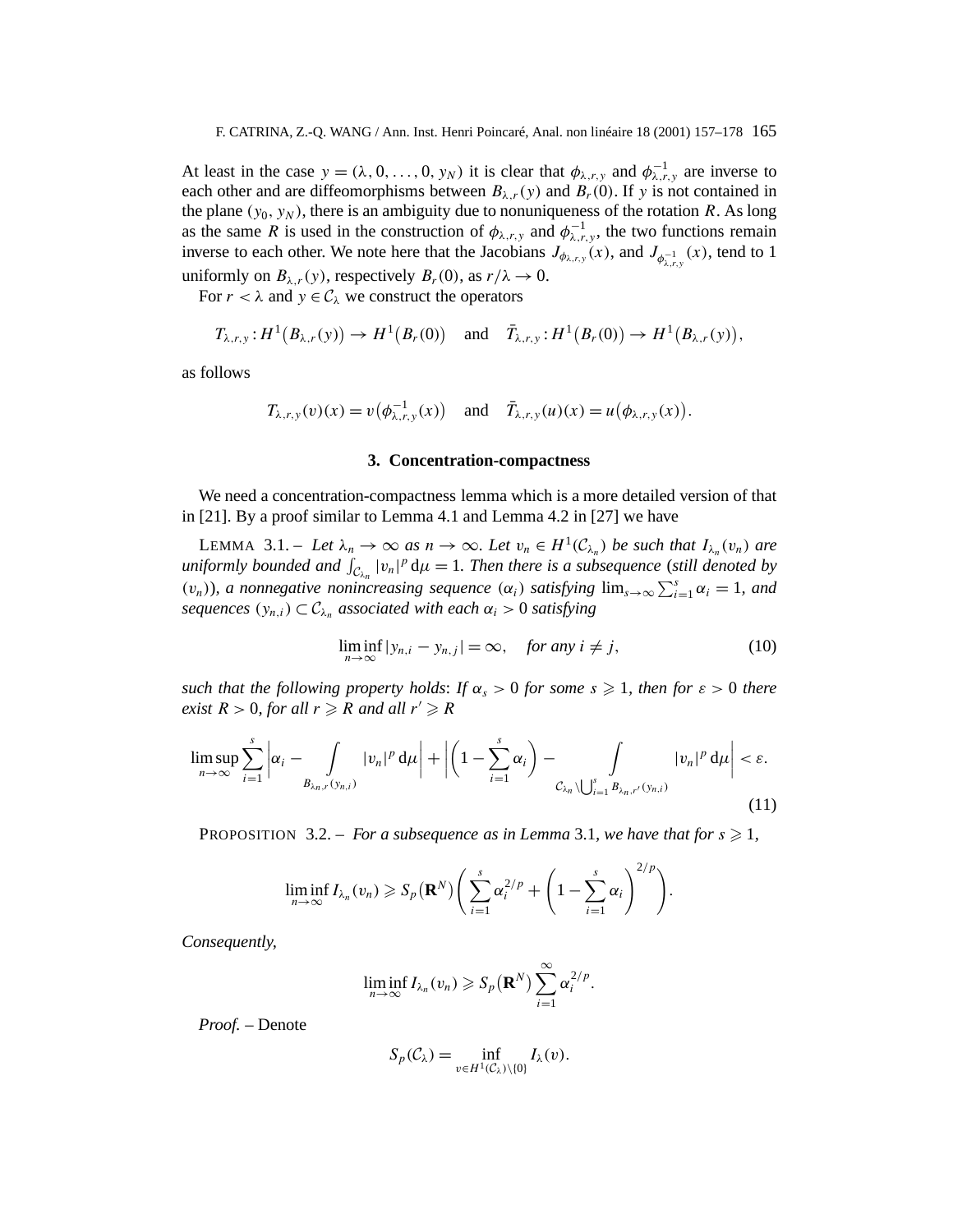It is not difficult to check (see the proof of Theorem 1.2 in [10]) that

$$
\lim_{\lambda \to \infty} S_p(C_{\lambda}) = S_p(\mathbf{R}^N). \tag{12}
$$

Fix *s*, and assume

$$
\sum_{i=1}^s \alpha_i < 1.
$$

We choose

$$
0 < \varepsilon < \frac{1}{2} \min \left\{ \alpha_s, 1 - \sum_{i=1}^s \alpha_i \right\},\
$$

and the corresponding *R* as given in Lemma 3.1. Let  $r \ge R$  and for *n* large we can assume that  $B_{\lambda_n,3r}(y_{n,i})$  are disjoint for  $i=1,\ldots,s$ , and

$$
\int_{B_{\lambda_n,r}(y_{n,i})} |v_n|^p \, \mathrm{d}\mu \geqslant \alpha_i - 2\varepsilon,\tag{13}
$$

$$
\int_{\mathcal{C}_{\lambda_n}\setminus\bigcup_{i=1}^s B_{\lambda_n,3r}(y_{n,i})} |v_n|^p \, \mathrm{d}\mu \geqslant \left(1 - \sum_{i=1}^s \alpha_i\right) - 2\varepsilon. \tag{14}
$$

For  $i = 1, \ldots, s$ , let  $0 \le \rho_{n,i} \le 1$  cut-off functions with  $|\nabla \rho_{n,i}|(x) \le 2/r$ , which are identically 1 inside  $B_{\lambda_n,r}(y_{n,i})$  and 0 outside  $B_{\lambda_n,2r}(y_{n,i})$ . We also define  $0 \le \rho_n \le 1$  a cut-off function on  $C_{\lambda_n}$  such that  $\rho_n$  is identically 1 on  $C_{\lambda_n} \setminus \bigcup_{i=1}^s B_{\lambda_n,3r}(y_{n,i})$  and 0 on  $\bigcup_{i=1}^s B_{\lambda_n, 2r}(y_{n,i}),$  with  $|\nabla \rho_n|(x) \leq 2/r$ . Let

$$
w_{n,i}(x) = \rho_{n,i}(x)v_n(x) \quad \text{for } x \in \mathcal{C}_{\lambda_n}.
$$

Also, define  $w_n = \rho_n v_n$ . Then

$$
\int\limits_{C_{\lambda_n}} |w_{n,i}|^p \, \mathrm{d}\mu \geqslant \int\limits_{B_{\lambda_n,r}(y_{n,i})} |v_n|^p \, \mathrm{d}\mu,\tag{15}
$$

and

$$
\int_{\mathcal{C}_{\lambda_n}} |w_n|^p \, \mathrm{d}\mu \geqslant \int_{\mathcal{C}_{\lambda_n} \setminus \bigcup_{i=1}^s B_{\lambda_n,3r}(y_{n,i})} |v_n|^p \, \mathrm{d}\mu. \tag{16}
$$

From (13), (15), and (14), (16), we obtain

$$
\int\limits_{C_{\lambda_n}} |\nabla w_{n,i}|^2 + w_{n,i}^2 d\mu \geqslant S_p(C_{\lambda_n})(\alpha_i - 2\varepsilon)^{2/p},
$$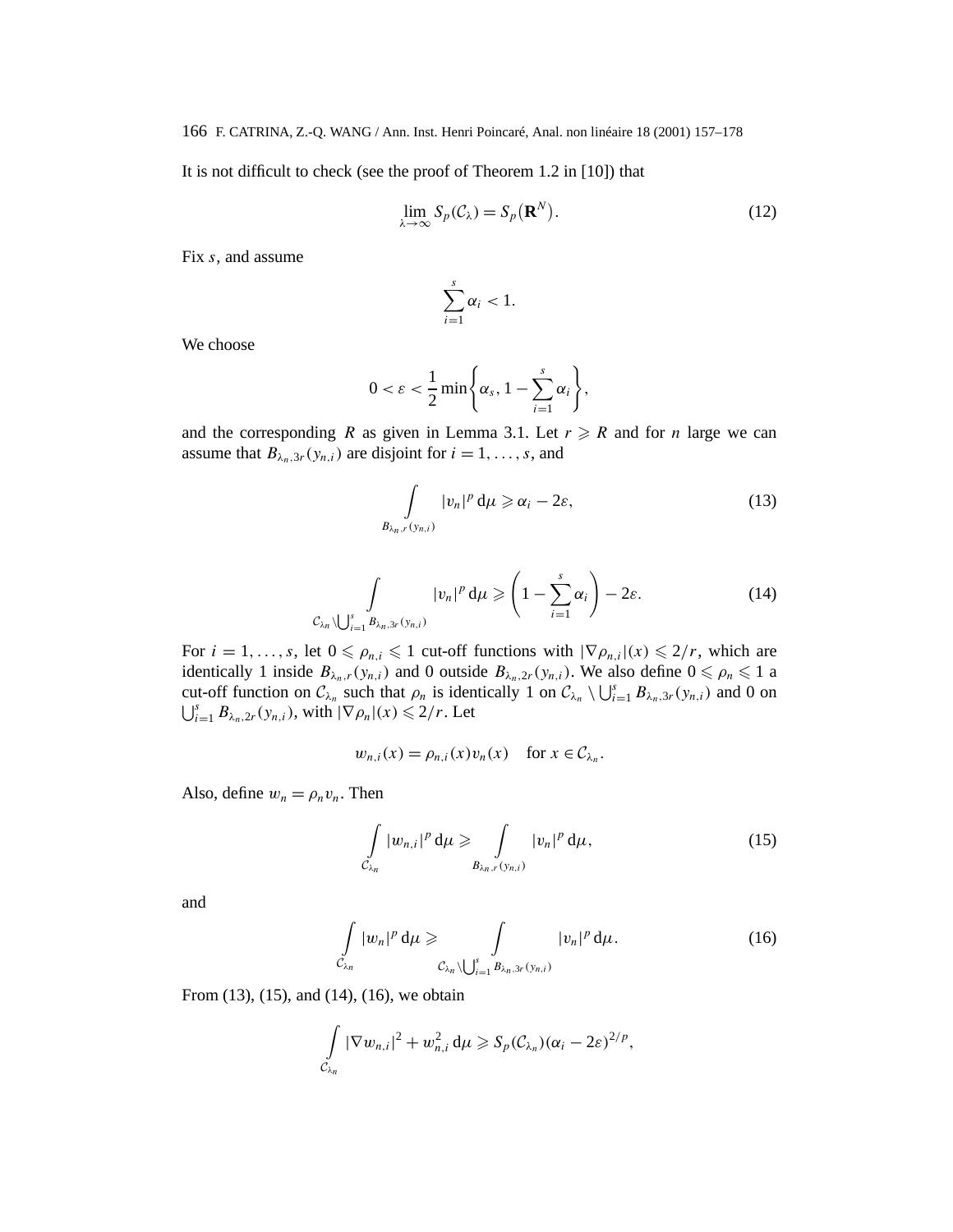and

$$
\int\limits_{C_{\lambda_n}} |\nabla w_n|^2 + w_n^2 \, \mathrm{d}\mu \geqslant S_p(C_{\lambda_n}) \Bigg(1 - \sum_{i=1}^s \alpha_i - 2\varepsilon\Bigg)^{2/p}.
$$

Using the fact that the Jacobians  $J_{\phi_{\lambda,r,y_{n,i}}}(x)$  and  $J_{\phi_{\lambda,r,y_{n,i}}^{-1}}(x)$  tend to 1 uniformly on  $B_{\lambda,r}(y_{n,i})$ , respectively  $B_r(0)$ , as  $\lambda \to \infty$ , we also have

$$
\int\limits_{B_{\lambda_n,2r}(y_{n,i})} |\nabla v_n|^2 + v_n^2 d\mu \geqslant \int\limits_{\mathcal{C}_{\lambda_n}} |\nabla w_{n,i}|^2 + w_{n,i}^2 d\mu - \frac{C}{r^2},
$$

and

$$
\int\limits_{\mathcal{C}_{\lambda_n}\setminus\bigcup_{i=1}^s B_{\lambda_n,2r}(y_{n,i})} |\nabla v_n|^2 + v_n^2 d\mu \geqslant \int\limits_{\mathcal{C}_{\lambda_n}} |\nabla w_n|^2 + w_n^2 d\mu - \frac{C}{r^2},
$$

with *C* independent of *r* and *n*. Therefore,

$$
I_{\lambda_n}(v_n) \geqslant S_p(\mathcal{C}_{\lambda_n})\left(\sum_{i=1}^s (\alpha_i-2\varepsilon)^{2/p} + \left(\left(1-\sum_{i=1}^s \alpha_i\right)-2\varepsilon\right)^{2/p}\right)-\frac{(s+1)C}{r^2}.
$$

Let  $n \to \infty$ , then  $r \to \infty$ , and finally  $\varepsilon \to 0$ . The case  $\sum_{i=1}^{s} \alpha_i = 1$  is done the same way, without considering  $w_n$  anymore.  $\Box$ 

# **4. Main results for Eq. (8)**

In this section we shall state and prove our results for Eq. (8) on  $C_\lambda$ . These results, which are of their own interest, will in turn give our main results for Eq. (1) by using the transformation (5).

It is known (e.g., [14,18,29]) that  $S_p(\mathbf{R}^N)$  is achieved by a positive function  $U \in$  $H^1(\mathbf{R}^N)$  such that  $|U|_{L^p} = 1$  and

$$
\int_{\mathbf{R}^N} |\nabla U|^2 + U^2 \, \mathrm{d}x = S_p(\mathbf{R}^N).
$$

Moreover, *U* is unique up to translations and it is radially symmetric with respect to some point (which we assume to be the origin in  $\mathbb{R}^N$ ). We place  $\mathcal{C}_\lambda$  in  $\mathbb{R}^{N+1}$  as in (9).  $\mathcal{C}_\lambda$ is invariant under the canonical action of  $O(N) \times O(1) \subset O(N+1)$  with  $O(N)$  acting on  $\mathbf{R}^{N} = \{x \in \mathbf{R}^{N+1} \mid x_N = 0\}$  and  $\mathbf{O}(1)$  acting on  $\mathbf{R} = \{x \in \mathbf{R}^{N+1} \mid x_0 = \cdots = x_{N-1} = 0\}.$ Eq. (8) is also invariant under this group. For a function  $v \in H^1(\mathcal{C}_\lambda)$  we define the isotropy subgroup of *v* as

$$
\Sigma_v = \{ g \in \mathbf{O}(N) \times \mathbf{O}(1) \mid gv = v \}.
$$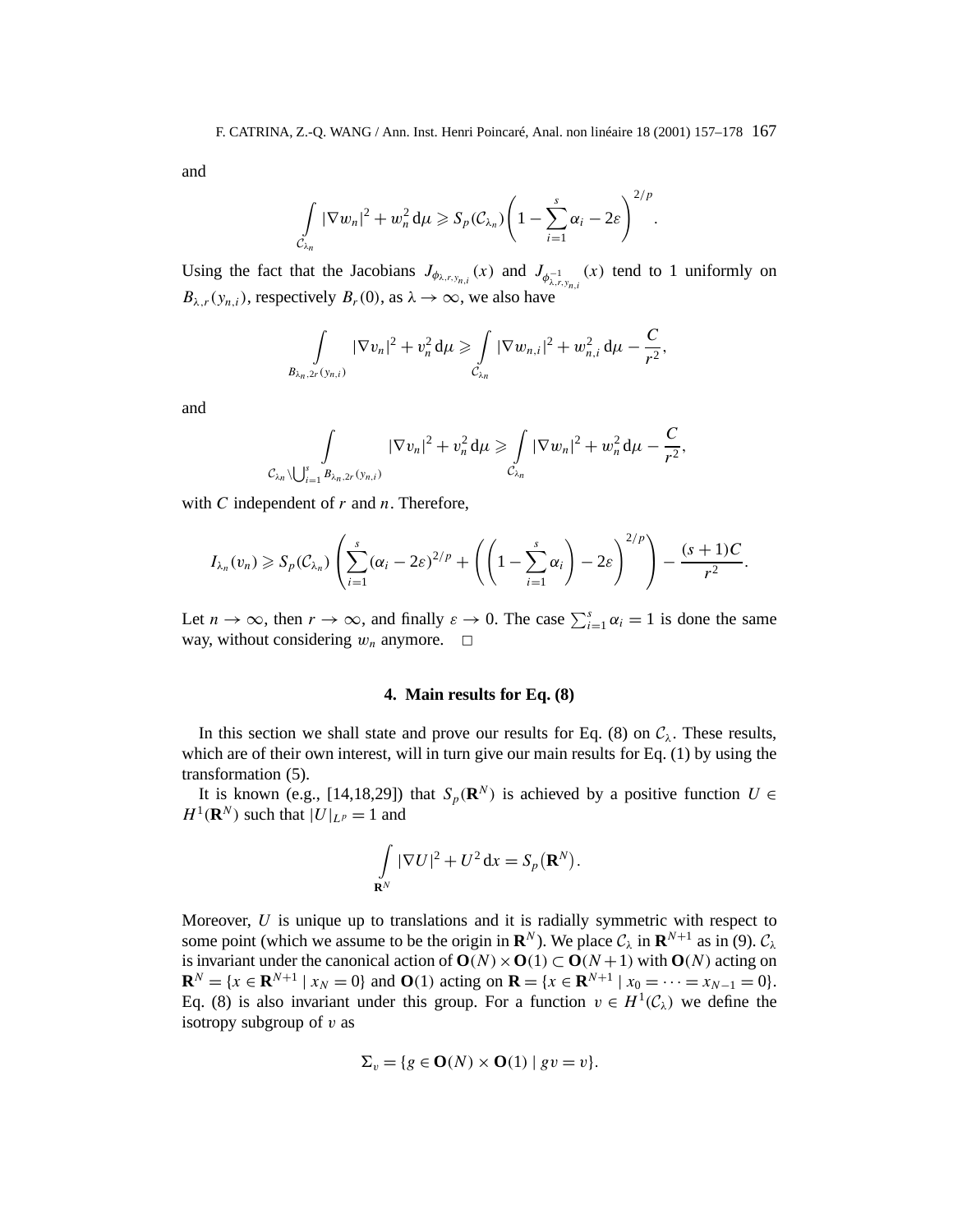Here  $gv(x) = v(g^{-1}x)$ . In the following we denote by  $\tilde{G}$  a subgroup in  $O(N) \times O(1)$ , given by

$$
\tilde{G} = G \times \mathbf{O}(1)
$$

with *G* a subgroup of  $O(N)$ . We shall prove

THEOREM 4.1. – Let  $\Omega \subset \mathbf{S}^{N-1} \times \{0\} \subset \mathcal{C}$  be a locally minimal orbit set of G with *the corresponding integer k* ∈ **N***. Then for λ sufficiently large, problem* (8) *has a solution wλ satisfying*

- (i)  $w_{\lambda}$  *is*  $\tilde{G}$ *-invariant,*
- (ii)  $w_{\lambda}$  *has exactly k maximum points which form a*  $\tilde{G}$  *orbit*  $\tilde{G}y_{\lambda}$  *for some*  $y_{\lambda} \in \Omega_{\lambda}$  := *λ,*
- (iii)  $w_{\lambda}$  *is of k-bump type in the sense that if*  $\{y_{\lambda,1},...,y_{\lambda,k}\}\$  *are the maxima of*  $w_{\lambda}$ *, then*

$$
\lim_{\lambda \to \infty} \left\| w_{\lambda} - \sum_{i=1}^k \overline{T}_{\lambda, \sqrt{\lambda}, y_{\lambda, i}} (S_p(\mathbf{R}^N)^{1/(p-2)} U) \right\|_{H^1(\mathcal{C}_\lambda)} = 0,
$$

- (iv)  $\lim_{\lambda \to \infty} I_{\lambda}(w_{\lambda}) = k^{(p-2)/p} S_p(\mathbf{R}^N)$ ,
- (v) *if in addition, G is maximal with respect to*  $\Omega$ *, then*  $\Sigma_{w_1} = \tilde{G}$ *.*

The idea of proving this result stems out of our work in [8] and [27] where we have given a rather general local minimization scheme to construct positive solutions with prescribed symmetry for some radially invariant elliptic problems. The procedure used below is somewhat different from that in [8] and [27] and seems to be more transparent. We set up our minimization scheme around  $\Omega$ . Since  $\Omega$  is a locally minimal orbit set, there is  $\delta > 0$  such that

$$
\#Gy > k \quad \text{for all } y \in \mathbf{S}^{N-1} \times \{0\} \text{ with } 0 < \text{dist}(y, \Omega) < 3\delta.
$$

Denote

$$
\Lambda = \{ y \in \mathcal{C} : \text{dist}(y, \Omega) < \delta \} \quad \text{and} \quad \Pi = \{ y \in \mathcal{C} : \text{dist}(y, \Omega) < 2\delta \}.
$$

Note that because G is a group of isometries, the sets  $\Lambda$  and  $\Pi$  are invariant under the action of *G*.

Since we work on cylinders of different radii, we make the following notations  $\Omega_{\lambda} := \lambda \Omega$ ,  $\Lambda_{\lambda} := \lambda \Lambda$ , and  $\Pi_{\lambda} := \lambda \Pi$ , all subsets of  $\mathcal{C}_{\lambda}$ .

In the space of  $\tilde{G}$ -symmetric functions

$$
\mathcal{H}_{G,\lambda} = \{ v \in H^1(\mathcal{C}_\lambda): \, gv = v, \text{ for all } g \in \tilde{G} \},
$$

we define a constraint manifold and an open subset of it

$$
\mathcal{M}_{G,\lambda} = \bigg\{ v \in \mathcal{H}_{G,\lambda} \colon \int\limits_{\mathcal{C}_{\lambda}} |v|^p = 1 \bigg\},\
$$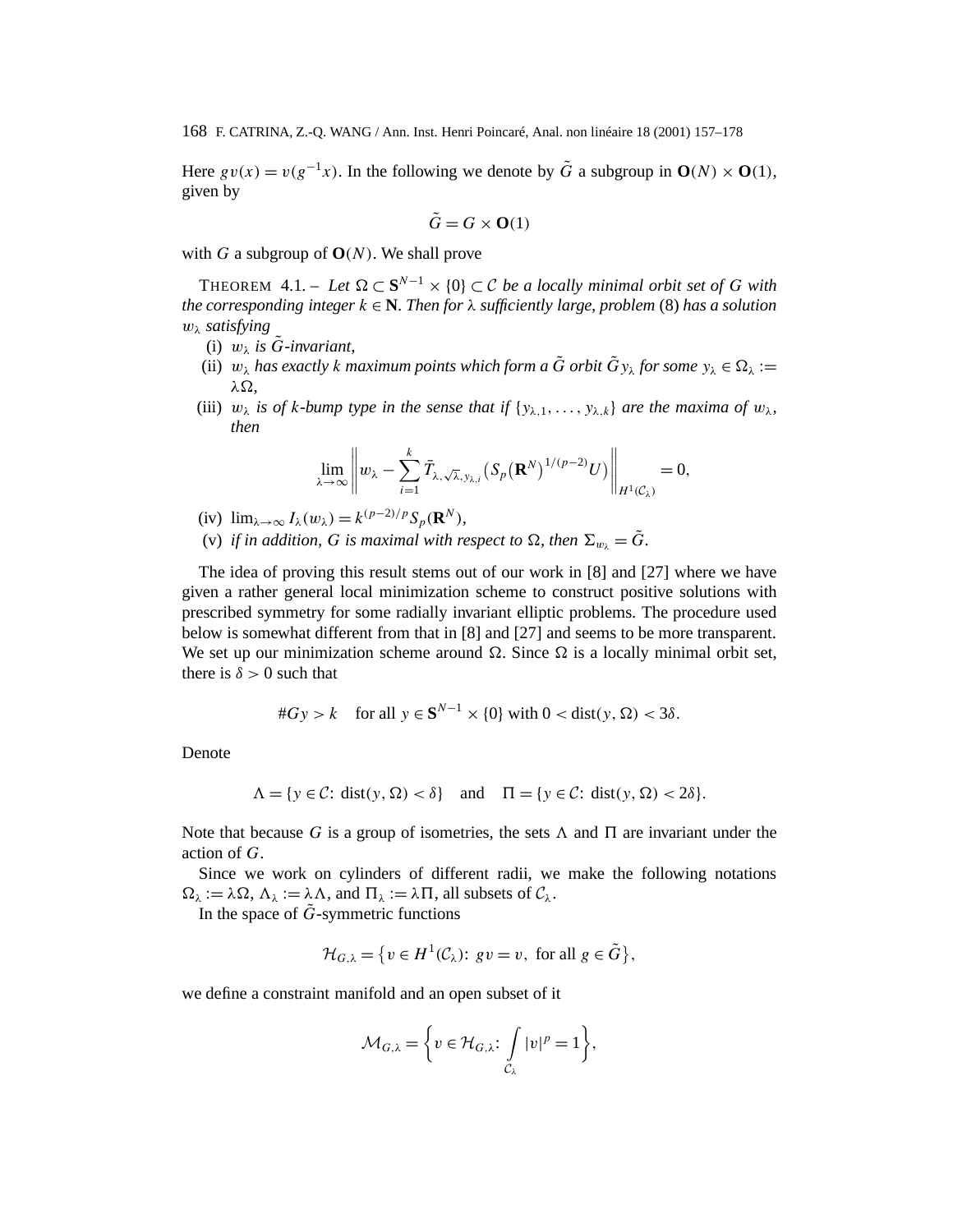$$
\mathcal{K}_{G,\lambda}^{\sigma} = \left\{ u \in \mathcal{M}_{G,\lambda}: \gamma_{\lambda}(v) > 1 - \frac{\sigma}{2} \right\},\
$$

where

$$
\gamma_{\lambda}(v) = \int_{\Lambda_{\lambda}} |v|^p d\mu
$$
 and  $\sigma = \frac{1}{k+1}$ .

Note that  $\gamma_{\lambda}$  is a continuous functional on  $H^1(\mathcal{C}_{\lambda})$  and  $\mathcal{K}_{G,\lambda}^{\sigma}$  is an open subset of  $\mathcal{M}_{G,\lambda}$ . We are looking for critical points of the functional

$$
I_{\lambda}(v) = \int\limits_{C_{\lambda}} |\nabla v|^2 + v^2 d\mu, \quad \text{with } v \in \mathcal{K}_{G,\lambda}^{\sigma}.
$$
 (17)

Provided  $\lambda$  is large, we show that

$$
m_{\lambda,\sigma} := \inf_{u \in \mathcal{K}_{G,\lambda}^{\sigma}} I_{\lambda}(u) \tag{18}
$$

is achieved by a function in the interior of  $\mathcal{K}_{G,\lambda}^{\sigma}$  (which can be assumed to be nonnegative). By [25], a critical point in  $\mathcal{M}_{G,\lambda}$  of  $I_{\lambda}$ , after a rescaling will be a solution of (8).

First, we have the following local compactness result.

THEOREM  $4.2. - Let \lambda > 0$  *fixed. If there is a minimizing sequence*  $(v_m) \subset \mathcal{K}_{G,\lambda}^{\sigma}$  *(i.e.*)  $I_{\lambda}(v_m) \rightarrow m_{\lambda,\sigma}$ ) *such that for m large* 

$$
\gamma_{\lambda}(v_m) \geq \frac{m_{\lambda,\sigma}^{p/(p-2)}}{S_p(\mathcal{C}_{\lambda})^{p/(p-2)} + m_{\lambda,\sigma}^{p/(p-2)}},
$$

*then there is a subsequence (still denoted*  $(v_m)$ *) which converges strongly to*  $v \in \overline{\mathcal{K}}_{G,\lambda}^{\sigma}$ (*the closure in*  $\mathcal{H}_{G,\lambda}$ *), and*  $I_{\lambda}(v) = m_{\lambda,\sigma}$ *.* 

*Proof.* – Since  $(v_m)$  is a minimizing sequence, it is bounded in  $H^1(\mathcal{C}_\lambda)$ . Therefore we can assume

(i) 
$$
v_m \to v
$$
 in  $H^1(\mathcal{C}_\lambda)$   
\n(ii)  $v_m \to v$  in  $L^p_{loc}(\mathcal{C}_\lambda)$   
\n(iii)  $v_m \to v$  a.e. in  $\mathcal{C}_\lambda$ .

Since  $\bar{\Lambda}$  is compact, it follows from (ii) that

$$
\int_{\Lambda} |v|^p \, \mathrm{d}\mu \geqslant 1 - \frac{\sigma}{2},
$$

therefore  $v \neq 0$ . If

$$
\int\limits_{C_\lambda} |v|^p \, \mathrm{d}\mu = 1,
$$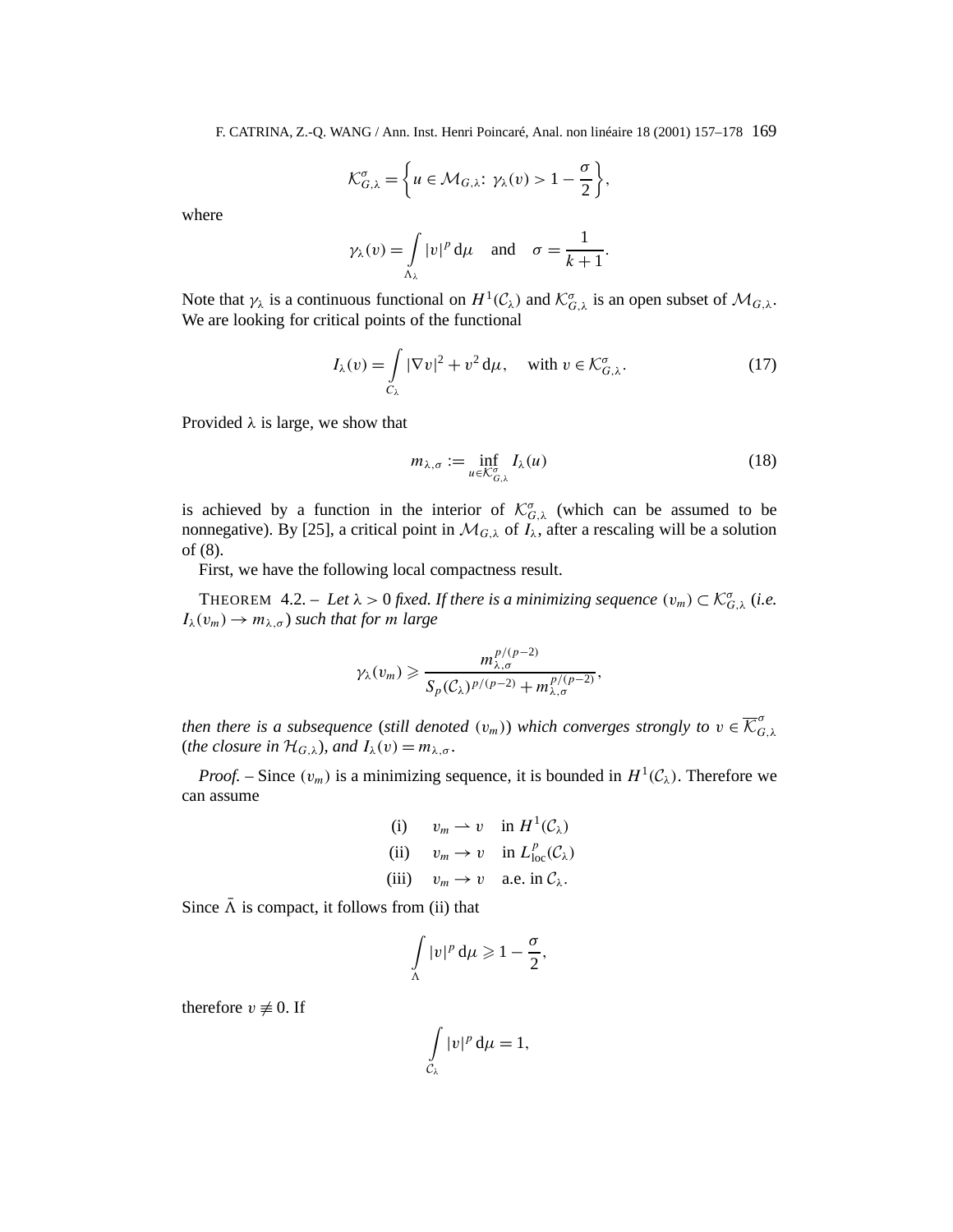170 F. CATRINA, Z.-Q. WANG / Ann. Inst. Henri Poincaré, Anal. non linéaire 18 (2001) 157–178 then  $v \in \overline{\mathcal{K}}_{G,\lambda}^{\sigma}$ , and since  $I_{\lambda}$  is lower semi-continuous, it follows that

$$
I_{\lambda}(v)\leqslant m_{\lambda,\sigma},
$$

hence  $I_{\lambda}(v) = m_{\lambda,\sigma}$ .

Therefore, assume that  $\int_{C_{\lambda}} |v|^p d\mu < 1$ . This implies

$$
\frac{v}{|v|_{L^p(C_\lambda)}^2} \in \mathcal{K}_{G,\lambda}^{\sigma}, \quad \text{hence } \int\limits_{C_\lambda} |\nabla v|^2 + v^2 \, \mathrm{d}\mu \geqslant m_{\lambda,\sigma} \left( \int\limits_{C_\lambda} |v|^p \, \mathrm{d}\mu \right)^{2/p} . \tag{19}
$$

We have

$$
m_{\lambda,\sigma} = \lim_{m \to \infty} \int_{C_{\lambda}} |\nabla v_m|^2 + v_m^2 d\mu
$$
  
=  $\int_{C_{\lambda}} |\nabla v|^2 + v^2 d\mu + \lim_{m \to \infty} \int_{C_{\lambda}} |\nabla (v_m - v)|^2 + (v_m - v)^2 d\mu$   
 $\geq \int_{C_{\lambda}} |\nabla v|^2 + v^2 d\mu + S_p(C_{\lambda}) \lim_{m \to \infty} \left( \int_{C_{\lambda}} |v_m - v|^p d\mu \right)^{2/p}.$ 

Therefore,

$$
\int_{C_{\lambda}} |\nabla v|^2 + v^2 d\mu \leqslant m_{\lambda,\sigma} - S_p(C_{\lambda}) \lim_{m \to \infty} \left( \int_{C_{\lambda}} |v_m - v|^p d\mu \right)^{2/p}.
$$
 (20)

On the other hand, from the Brezis–Lieb lemma (see [3]),

$$
1=\lim_{m\to\infty}\int\limits_{C_\lambda}|v_m|^p\,\mathrm{d}\mu=\int\limits_{C_\lambda}|v|^p\,\mathrm{d}\mu+\lim_{m\to\infty}\int\limits_{C_\lambda}|v_m-v|^p\,\mathrm{d}\mu.
$$

Hence

$$
\lim_{m \to \infty} \int\limits_{C_{\lambda}} |v_m - v|^p \, \mathrm{d}\mu = 1 - \int\limits_{C_{\lambda}} |v|^p \, \mathrm{d}\mu. \tag{21}
$$

*.*

From  $(20)$  and  $(21)$ , we obtain

$$
\int_{C_{\lambda}} |\nabla v|^2 + v^2 d\mu \leqslant m_{\lambda,\sigma} - S_p(C_{\lambda}) \bigg( 1 - \int_{C_{\lambda}} |v|^p d\mu \bigg)^{2/p}.
$$
\n(22)

Again from (ii) and the hypothesis we have

$$
1 > x := \int_{C_{\lambda}} v^p d\mu \ge \frac{m_{\lambda,\sigma}^{p/(p-2)}}{S_p(\mathcal{C}_{\lambda})^{p/(p-2)} + m_{\lambda,\sigma}^{p/(p-2)}}
$$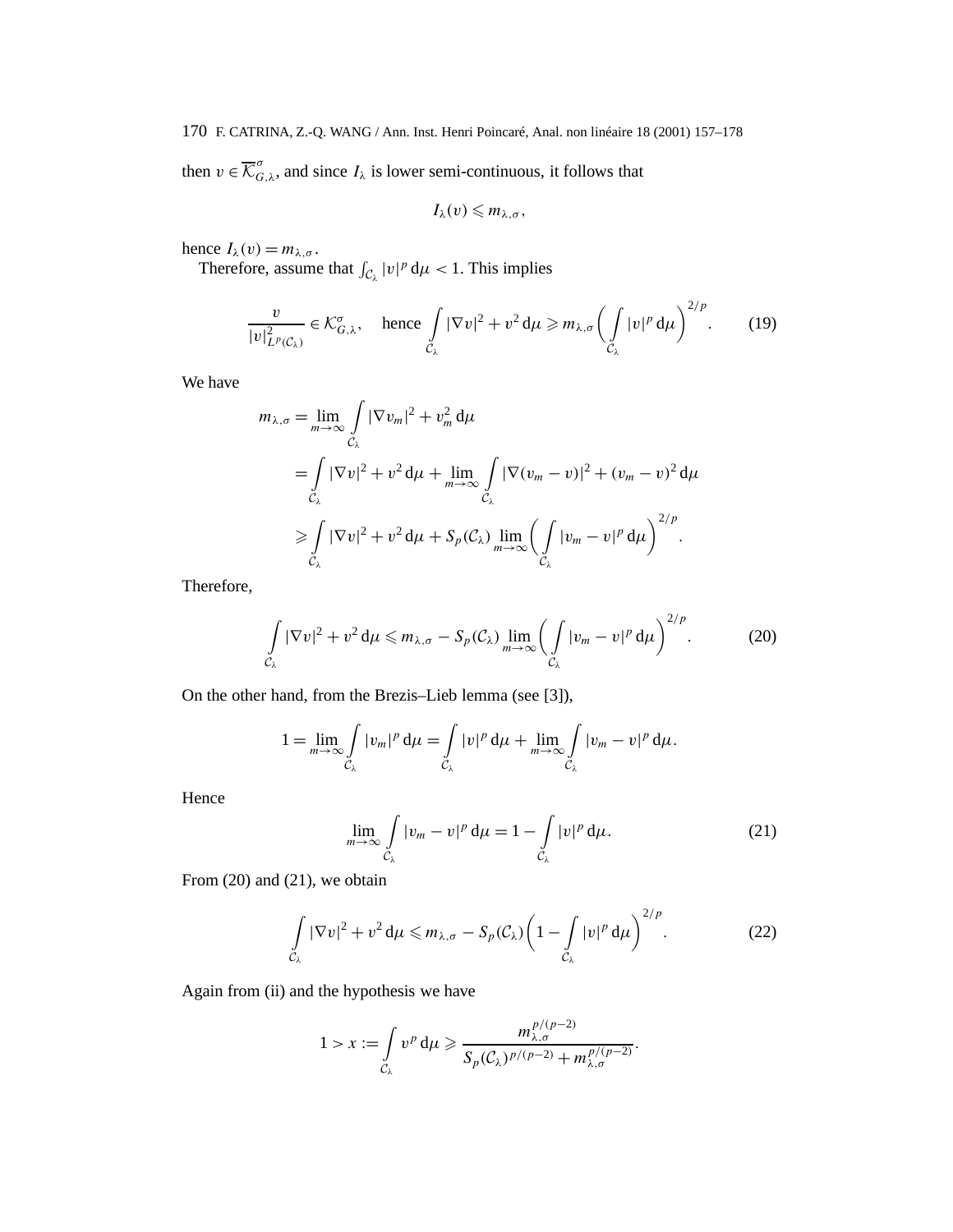From (19) and (22), we obtain

$$
0 \leqslant m_{\lambda,\sigma} \left(1 - x^{2/p}\right) - S_p(\mathcal{C}_\lambda)(1-x)^{2/p}.\tag{23}
$$

A direct check shows that (23) is not possible.  $\Box$ 

Next, we need some asymptotic estimates for *λ* large. For notations convenience, we let for  $\lambda_n \to \infty$ 

$$
\lambda_n\Omega=\Omega_n\subset\Lambda_n\subset\Pi_n\subset\mathcal{C}_{\lambda_n}.
$$

PROPOSITION 4.3. – *We have*

$$
\limsup_{\lambda \to \infty} m_{\lambda,\sigma} \leqslant k^{(p-2)/p} S_p(\mathbf{R}^N).
$$

*Proof.* – We prove the proposition by constructing test functions. Let  $U \in H^1(\mathbb{R}^N)$ such that  $|U|_{L^p} = 1$  and

$$
\int_{\mathbf{R}^N} |\nabla U|^2 + U^2 \, \mathrm{d}x = S_p(\mathbf{R}^N).
$$

For an  $\varepsilon > 0$ , let  $r > 0$  sufficiently large so that there is a radial cut-off function  $\rho(x)$ identically 1 in  $B_r(0)$  and 0 outside  $B_{2r}(0)$ , such that the function  $u(x) = \rho(x)U(x)$  has the property

$$
\frac{\int_{\mathbf{R}^N} |\nabla u|^2 + u^2 dx}{|u|_{L^p(\mathbf{R}^N)}^2} \leqslant S_p(\mathbf{R}^N) + \varepsilon.
$$

For a point  $y_1 \in \Omega_\lambda$  let us denote  $\{y_1, \ldots, y_k\} = \tilde{G}y_1$ . Consider  $\lambda$  sufficiently large so that  $B_{\lambda,2r}(y_i)$  are disjoint and contained in  $\Lambda_{\lambda}$ . Let

$$
v_i=\bar{T}_{\lambda,2r,y_i}u,
$$

and consider  $v \in H^1(\mathcal{C}_{\lambda})$  given by

$$
v = \sum_{i=1}^{k} \frac{v_i}{k^{1/p} |v_i|_{L^p}}.
$$

Clearly,  $v \in \mathcal{K}_{G,\lambda}^{\sigma}$  for  $\lambda$  large. We obtain

$$
m_{\lambda,\sigma}\leqslant I_{\lambda}(v)=k^{(p-2)/p}I_{\lambda}(v_1).
$$

Therefore,

$$
\limsup_{\lambda \to \infty} m_{\lambda,\sigma} \leqslant k^{(p-2)/p} \frac{\int_{\mathbf{R}^N} |\nabla u|^2 + u^2 \, dx}{|u|_{L^p}^2} \leqslant k^{(p-2)/p} S_p(\mathbf{R}^N) + \varepsilon.
$$

Let  $\varepsilon \to 0$ .  $\Box$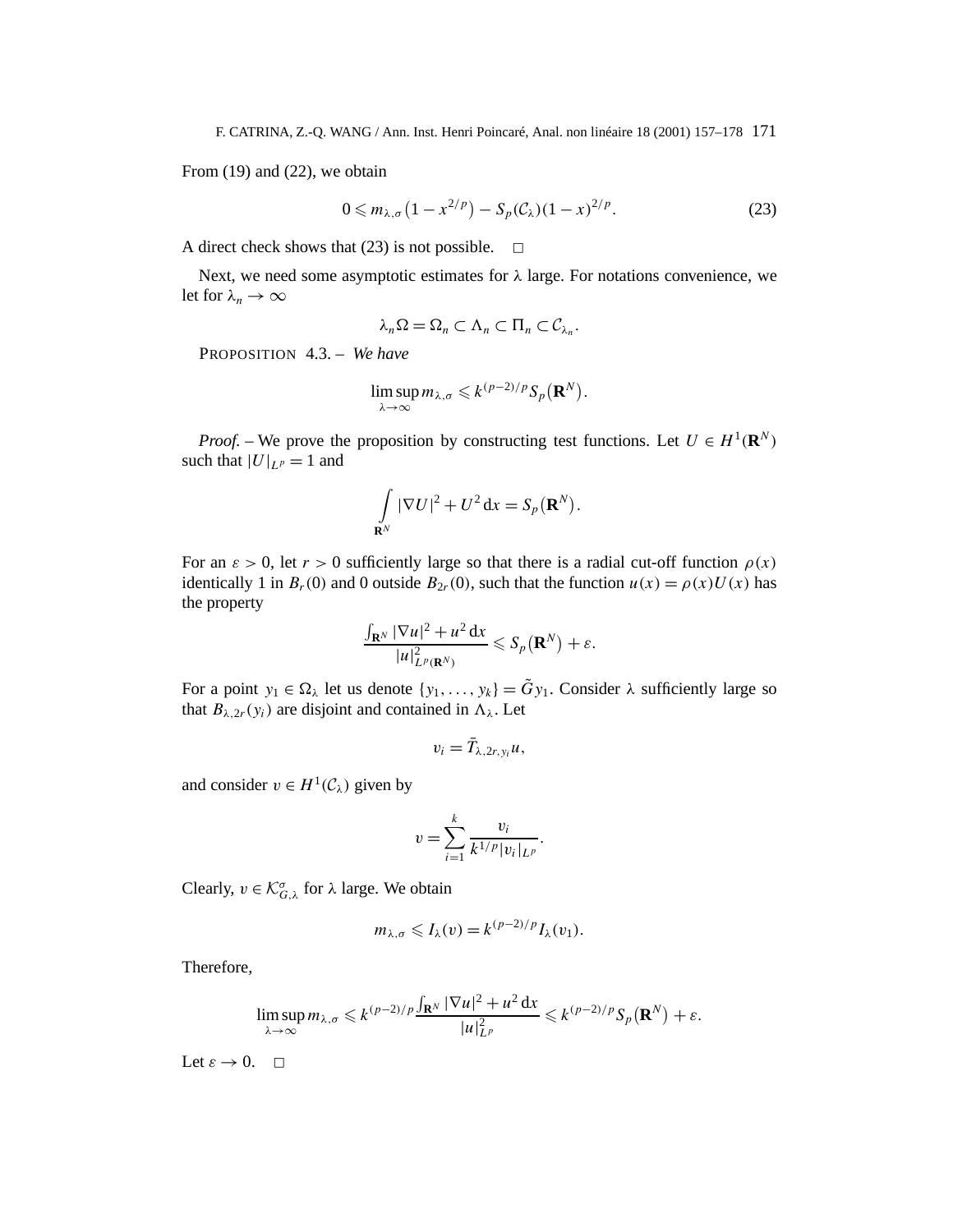PROPOSITION 4.4. – *For any sequences*  $\lambda_n \to \infty$  *and*  $v_n \in \mathcal{K}_{G,\lambda_n}^{\sigma}$  *such that* 

$$
\lim_{n\to\infty}I_{\lambda_n}(v_n)\to d\leqslant k^{(p-2)/p}S_p(\mathbf{R}^N),
$$

*we have*

$$
\int_{\Lambda_n} v_n^p \, \mathrm{d}\mu \to 1 \quad \text{and} \quad d = k^{(p-2)/p} S_p(\mathbf{R}^N).
$$

To prove this proposition, we need a lemma.

LEMMA 4.5. – *Applying Lemma* 3.1 *to a sequence*  $v_n \in \mathcal{K}_{G,\lambda_n}^{\sigma}$  we get the sequences  $(\alpha_i)$ *,*  $(y_{n,i})$  *such that* (10) *and* (11) *hold. Then we have either* dist $(y_{n,i}, \Lambda_n) \to \infty$  *as*  $n \to \infty$ , or there exists an  $n_i$  so that for  $n \geq n_i$  we have  $y_{n,i} \in \Pi_n$ .

*Proof. –* According to Observation 2.6 and Proposition 2.8 in [8], we can assume that for any  $1 \leq i \leq s$  fixed, there is an orthonormal frame  $(\xi_1^i, \ldots, \xi_{t_i}^i)$  in  $\mathbf{R}^{N+1}$ , independent of *n*, such that

$$
y_{n,i} = b_{n,1}^i \xi_1^i + \cdots + b_{n,t_i}^i \xi_{t_i}^i,
$$

where

$$
b_{n,j}^i \to \infty
$$
 as  $n \to \infty$ , for  $j = 1, ..., t_i$ ,

and

$$
\frac{b_{n,j+1}^i}{b_{n,j}^i} \to 0 \quad \text{as } n \to \infty, \text{ for } j = 1, \dots, t_i - 1.
$$

If the direction of  $\xi_1^i$  intersects C at a point  $\eta$  in the closure  $\overline{\Lambda}$ , then

$$
|\eta| \frac{y_{n,i}}{\lambda_n} \to \eta, \quad \text{as } n \to \infty.
$$

Therefore, if *n* is sufficiently large,  $y_n \in \Pi_n$ .

If dist $(\eta, \Lambda) = d > 0$ , then

$$
dist(y_{n,i}, \Lambda_n) = d\lambda_n + O(b_{n,2}^i),
$$

which tends to infinity.  $\square$ 

*Proof of Proposition 4.4.* – Applying Lemma 3.1 to the sequence  $(v_n)$  we get the sequences  $(\alpha_i)$ ,  $(y_{n,i})$  such that (10) and (11) hold. Let *s* be such that  $\alpha_s > \alpha_{s+1}$  and

$$
\sum_{i=1}^{s} \alpha_i > 1 - \frac{\sigma}{2}.
$$
\n(24)

Choose

$$
0 < \varepsilon < \min\left\{\frac{\alpha_i - \alpha_{i+1}}{2} : \alpha_i \neq \alpha_{i+1}, i = 1, \ldots, s\right\}.
$$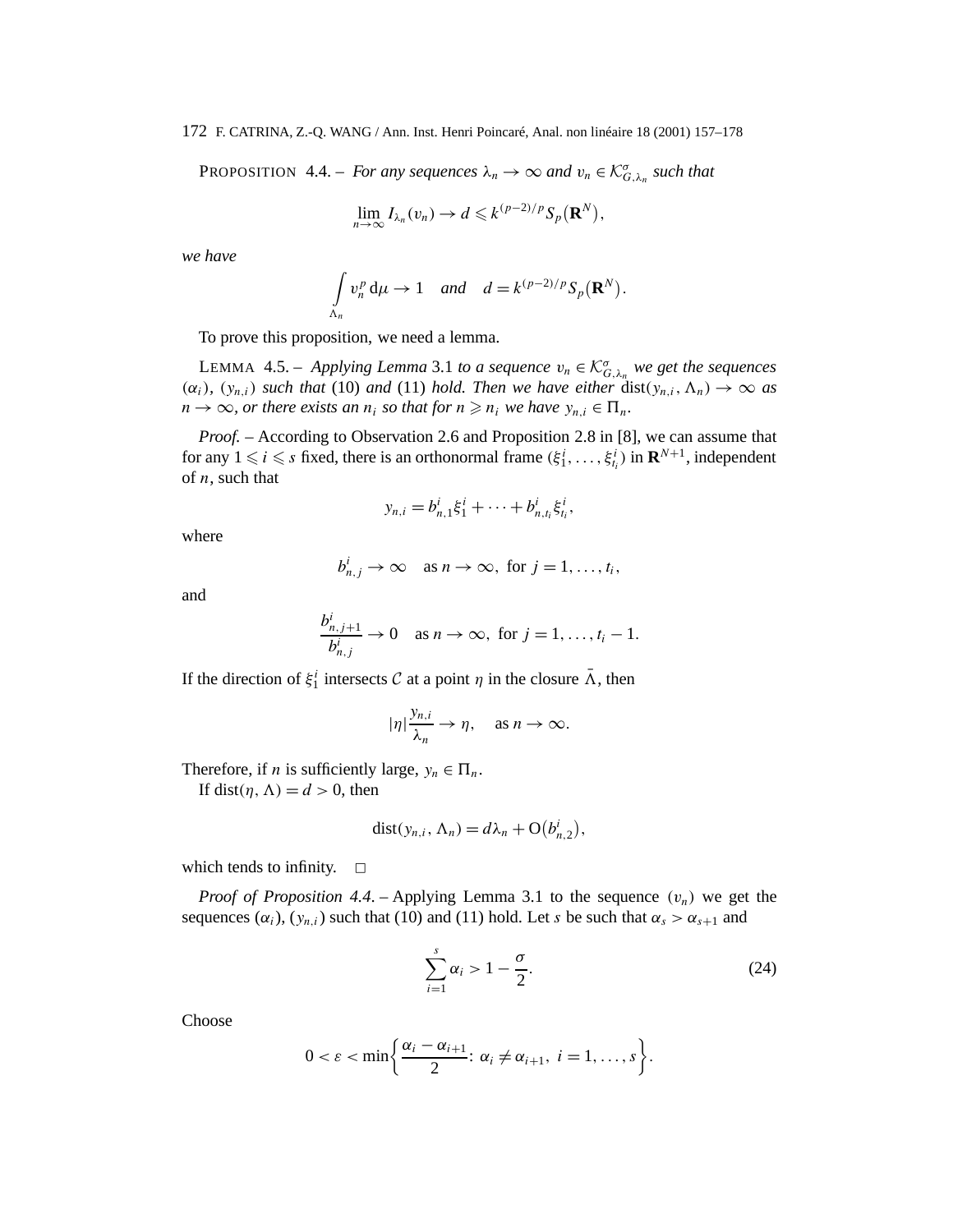From Lemma 4.5, by relabeling  $\alpha_1, \ldots, \alpha_s$  we can assume that directions  $\xi_1^1, \ldots, \xi_1^{s_1}$ intersect C in  $\bar{A}$ . Hence, for *n* bigger than max{*n<sub>i</sub>*: *i* = 1,..., *s*<sub>1</sub>} (see Lemma 4.5),  $y_{n,i} \in \Pi_n$  for  $i = 1, \ldots, s_1$ . Also, dist $(y_{n,i}, \Lambda_n) \to \infty$  for  $i = s_1 + 1, \ldots, s$ . We show that

$$
\sum_{i=1}^{s_1} \alpha_i \geqslant 1 - \sigma. \tag{25}
$$

Indeed, from Lemma 3.1, for *n* large we have

$$
\sum_{i=1}^{s_1} \alpha_i \geq \sum_{i=1}^{s_1} \int_{B_{\lambda_n, r}(y_{n,i})} |v_n|^p d\mu - 2\varepsilon
$$

and from (24) we get

$$
\int\limits_{\Lambda_n\setminus\bigcup_{i=1}^{s_1}B_{\lambda_n,r}(y_{n,i})}|v_n|^p\,\mathrm{d}\mu-\frac{\sigma}{2}-\varepsilon<0.
$$

Therefore,

$$
\sum_{i=1}^{s_1} \alpha_i \geqslant \int\limits_{\Lambda_n} |v_n|^p \, \mathrm{d}\mu - \frac{\sigma}{2} - 3\varepsilon.
$$

Since

$$
\int_{\Lambda_n} |v_n|^p \, \mathrm{d}\mu > 1 - \frac{\sigma}{2},
$$

let  $n \to \infty$  and then  $\varepsilon \to 0$ ; (25) follows. Without loss of generality, we can assume that for all *n*,  $y_{n,i}$  appear in orbits. I.e. if  $y_{n,i}$  corresponds to  $\alpha_i$  and  $g \in \tilde{G}$ , then  $gy_{n,i}$  is an *y<sub>n,j</sub>* corresponding to some  $\alpha_j = \alpha_j$  (because of symmetry). We denote

$$
\{\alpha_i\colon i=1,\ldots,s\}/\tilde{G}=\{\bar{\alpha}_i\colon i=1,\ldots,\bar{s}\},\
$$

where  $\alpha_i$  is in the same class with  $\alpha_j$  if  $y_{n,i}$  and  $y_{n,j}$  are in the same orbit. We also denote *k<sub>ι</sub>* the number of elements in the class  $\bar{\alpha}_i$  for  $\iota = 1, \ldots, \bar{s}$ , i.e.  $k_i = #Gy_{n,i}$  with  $\alpha_i$  in the class  $\bar{\alpha}$ . From Proposition 3.2, we now have

$$
I_{\lambda_n}(v_n) \geqslant \sum_{\iota=1}^{\bar{s}_1} k_{\iota} \bar{\alpha}_{\iota}^{2/p} S_p(\mathbf{R}^N) + \left(1 - \sum_{i=1}^{s_1} \alpha_i\right)^{2/p} S_p(\mathbf{R}^N) - o(1),
$$

with  $o(1) \rightarrow 0$  as  $n \rightarrow \infty$ . Let  $n \rightarrow \infty$  and we get

$$
k^{(p-2)/p}S_p(\mathbf{R}^N) \geq d \geqslant S_p(\mathbf{R}^N)\left(\sum_{i=1}^{\bar{s}_1}k_i\bar{\alpha}_i^{2/p} + \left(1 - \sum_{i=1}^{\bar{s}_1}k_i\bar{\alpha}_i\right)^{2/p}\right). \tag{26}
$$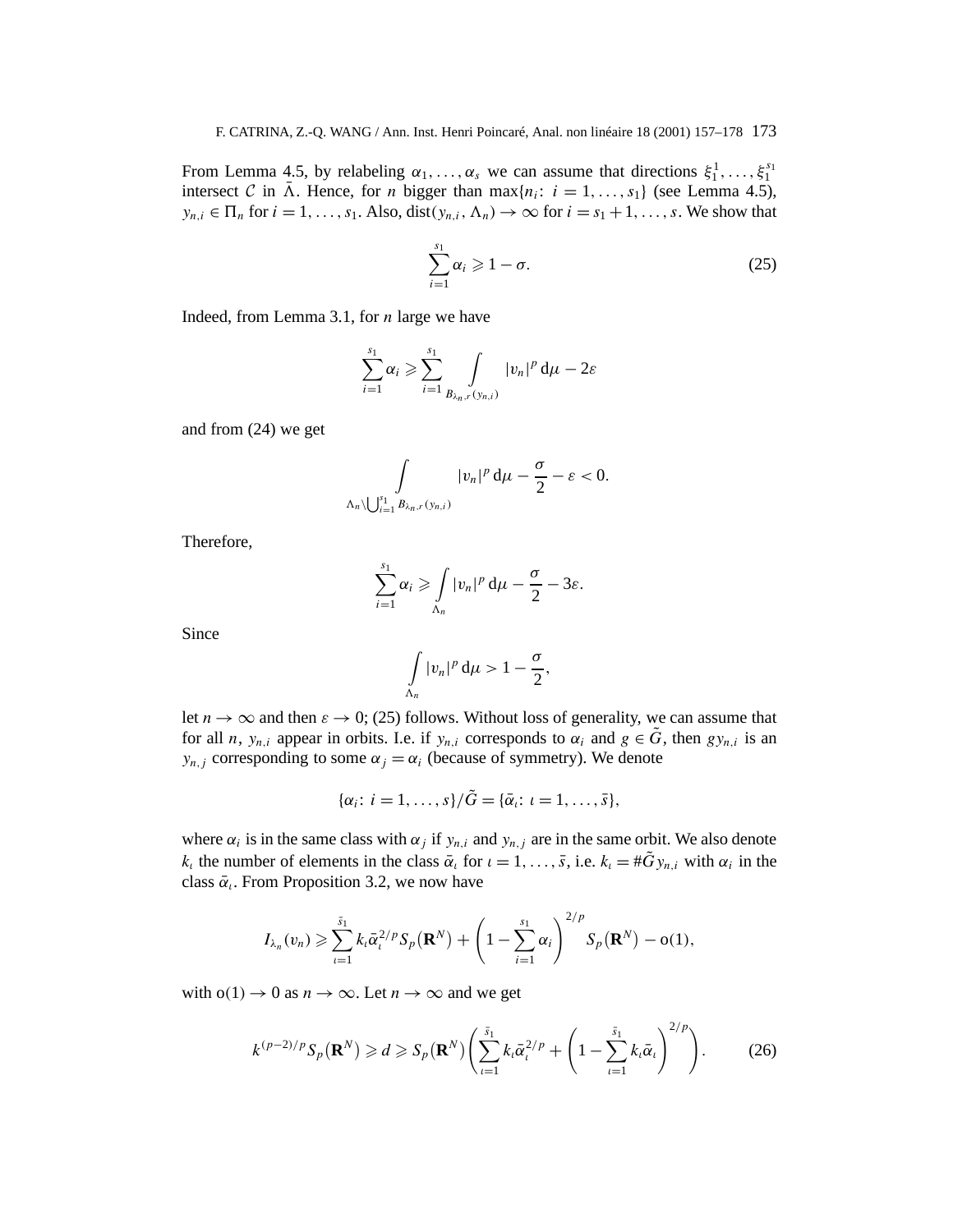Since  $k_i \geq k$ , we have

$$
\sum_{i=1}^{\bar{s}_1} k_i \bar{\alpha}_i^{2/p} + \left(1 - \sum_{i=1}^{\bar{s}_1} k_i \bar{\alpha}_i\right)^{2/p} \geq k^{(p-2)/2} x^{2/p} + (1-x)^{2/p},
$$

where

$$
x=\sum_{i=1}^{\bar{s}_1}k_i\bar{\alpha}_i.
$$

Because  $\sigma = 1/(k+1)$  and (25), we have  $x \ge k/(k+1)$ , and this implies

$$
k^{(p-2)/2}x^{2/p} + (1-x)^{2/p} \ge k^{(p-2)/2},
$$

with equality if and only if  $x = 1$ . From (26) we see that we need equality, and the only way this can happen is if  $s_1 = k$ ,  $y_{n,1} \in \Omega_n$ , and  $\sum_{i=1}^k \alpha_i = 1$ .  $\Box$ 

Now we are ready to give the proof of Theorem 4.1.

*Proof of Theorem 4.1*. – We argue that there is  $\lambda_k > 0$  such that  $\lambda \ge \lambda_k$ , and  $v \in \mathcal{K}_{G,\lambda}^{\sigma}$ with  $I_{\lambda}(v) < m_{\lambda,\sigma} + \frac{1}{\lambda}$ , implies

$$
\gamma_{\lambda}(v) > \max\left\{1 - \frac{\sigma}{4}, \frac{m_{\lambda,\sigma}^{p/(p-2)}}{S_p(\mathcal{C}_{\lambda})^{p/(p-2)} + m_{\lambda,\sigma}^{p/(p-2)}}\right\}.
$$

Indeed, if the statement above is false, there are  $\lambda_n \to \infty$ , and  $v_n \in \mathcal{K}_{G,\lambda_n}^{\sigma}$ , such that  $I_{\lambda_n}(v_n) < m_{\lambda_n,\sigma} + \frac{1}{\lambda_n}$  and

$$
\gamma_{\lambda_n}(v_n) \leqslant \max\left\{1-\frac{\sigma}{4}, \frac{m_{\lambda_n,\sigma}^{p/(p-2)}}{S_p(\mathcal{C}_{\lambda_n})^{p/(p-2)} + m_{\lambda_n,\sigma}^{p/(p-2)}}\right\}.
$$
 (27)

By Propositions 4.3 and 4.4 we have

$$
\lim_{\lambda_n\to\infty}m_{\lambda_n,\sigma}\to k^{(p-2)/p}S_p(\mathbf{R}^N),
$$

and again by Proposition 4.4 we obtain,

$$
\int\limits_{\Lambda_{\lambda_n}}|v_n|^p\,\mathrm{d}\mu\to 1,
$$

contradicting (27).

Now, by Theorem 4.2, for  $\lambda \ge \lambda_k$ ,  $m_{\lambda,\sigma}$  is achieved by  $v \in \mathcal{K}_{G,\lambda}^{\sigma}$  (because  $\gamma_{\lambda}(v)$ )  $1-\frac{\sigma}{4}$ ).

For  $v_{\lambda} \in \mathcal{K}_{G,\lambda}^{\sigma}$  critical point of  $I_{\lambda}$  with  $I_{\lambda}(v) = m_{\lambda,\sigma}$ , we define

$$
w_{\lambda} = m_{\lambda,\sigma}^{1/(p-2)} v_{\lambda}.
$$
 (28)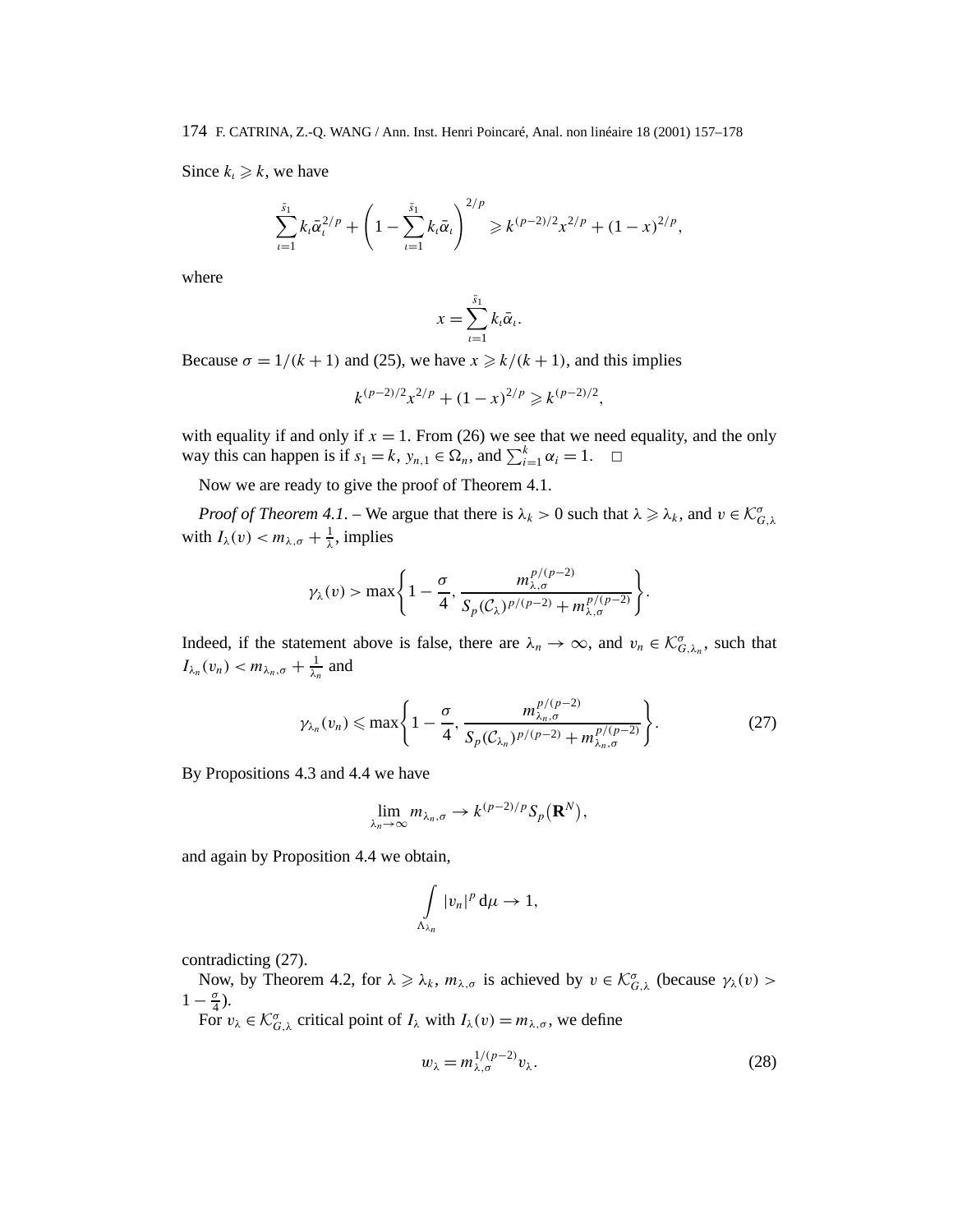Then  $w_{\lambda}$  is a solution of (8). Note that

$$
\int_{C_{\lambda}} |\nabla w_{\lambda}|^2 + w_{\lambda}^2 d\mu = \int_{C_{\lambda}} w_{\lambda}^p d\mu = m_{\lambda,\sigma}^{p/(p-2)}.
$$
\n(29)

Part (i) of Theorem 4.1 follows from the construction of  $w_{\lambda}$ .

To prove (ii), assume by contradiction that there is a sequence  $\lambda_n \to \infty$  such that the corresponding solutions  $w_n$  of (8) have more than  $k$  local maximum points. We shall derive a contradiction with (29).

Eventually by performing a rotation in  $(x_0, x_1, \ldots, x_{N-1})$ , and a translation in  $x_N$ for each *n*, we can assume without loss of generality that  $y_n = (\lambda_n, 0, \ldots, 0)$  is a local maximum of  $w_n$ . Let  $r_n \to \infty$  such that  $r_n/\lambda_n \to 0$  as  $n \to \infty$ . We denote

$$
u_n = T_{\lambda_n, r_n, y_n}(w_n) \in H^1(B_{r_n}(0)).
$$

Since  $w_n$  are solutions of (8), we get that  $u_n$  satisfies

$$
-\sum_{i,j=1}^{N-1}a_{ij}^n(x)\frac{\partial^2 u_n}{\partial x_i \partial x_j} + \sum_{i=1}^{N-1}b_i^n(x)\frac{\partial u_n}{\partial x_i} + u_n = u_n^{p-1}, \text{ in } B_{r_n}(0),
$$

where

$$
a_{ij}^n(x) = \delta_{ij} - \frac{x_i x_j}{\lambda_n^2} \quad \text{and} \quad b_i^n(x) = (N - 1)\frac{x_i}{\lambda_n^2}.
$$

Since  $r_n/\lambda_n \to 0$ , it is easy to check that  $a_{ij}^n(x) \to \delta_{ij}$  and  $b_i^n(x) \to 0$ , uniformly in *B<sub>rn</sub>* (0) ⊂ **R**<sup>*N*</sup>. Elliptic theory (see [15]) gives

$$
u_n \to u \quad \text{in } C^2_{\text{loc}}(\mathbf{R}^N),\tag{30}
$$

where *u* is a solution of

$$
-\Delta u + u = u^{p-1} \quad \text{in } \mathbf{R}^N. \tag{31}
$$

Since  $y_n$  is a local maximum for  $w_n$  and  $w_n(y_n) \ge 1$  for all *n*, it follows  $0 \in \mathbb{R}^N$  is a local maximum for  $u_n$ , hence for *u*. Therefore, *u* is a nonzero solution of (31). By Fatou's lemma and since  $u_n \in H^1(B_{r_n}(0))$  and  $u_n \ge 0$  for all *n*, we have  $u \in H^1(\mathbf{R}^N)$  and  $u \ge 0$ . The only nonnegative, nonzero solution with its maximum at 0 of (31) in  $H^1(\mathbb{R}^N)$ , is

$$
u(x) = S_p(\mathbf{R}^N)^{1/(p-2)}U(x).
$$

Since *U* has only one maximum point which is a nondegenerate critical point of *U* at 0, we get that for any  $\rho > 0$ , when *n* is sufficiently large  $u_n$  has only one maximum in  $B_{\rho}(0)$  and therefore  $w_n$  has only one maximum in  $B_{\lambda_n,\rho}(y_n)$ . This is by now a standard argument following [24]. Therefore there is a sequence  $\rho_n \leq r_n$  satisfying  $\rho_n \to \infty$  as  $n \to \infty$  such that  $y_n$  is the only local maximum of  $w_n$  in  $B_{\lambda_n, \rho_n}(y_n)$ . Up to a subsequence,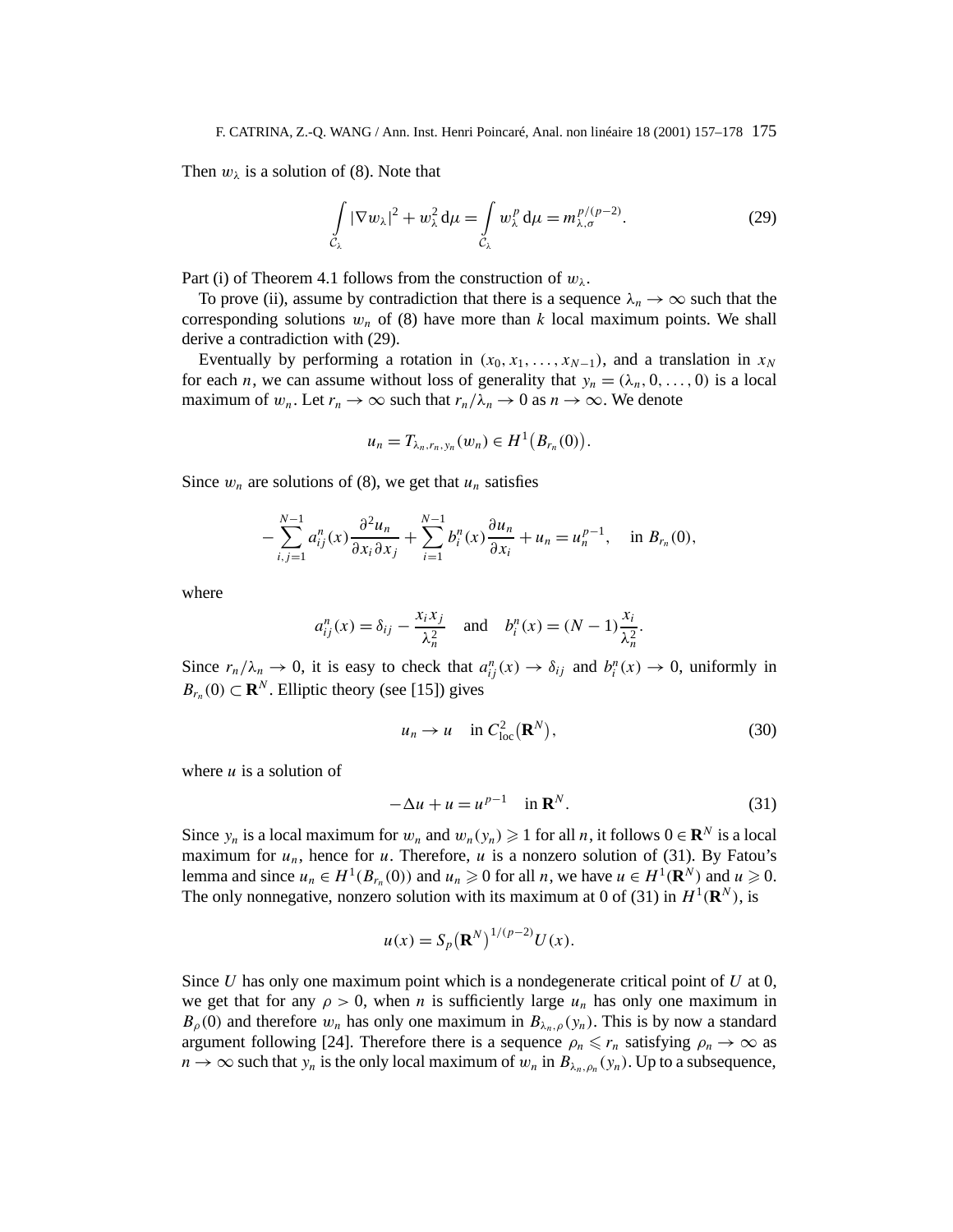we get by a direct calculation and by (30)

$$
S_p(\mathbf{R}^N)^{p/(p-2)} = \lim_{n \to \infty} \int_{\mathbf{R}^N} |\nabla u|^2 + u^2 \le \lim_{n \to \infty} \int_{B_{\rho_n}(0)} |\nabla u_n|^2 + u_n^2
$$
  
= 
$$
\lim_{n \to \infty} \int_{B_{\lambda_n,\rho_n}(y_n)} |\nabla w_n|^2 + w_n^2 d\mu = \lim_{n \to \infty} \int_{B_{\lambda_n,\rho_n}(y_n)} w_n^p d\mu.
$$
 (32)

By assumption, let  $\{y_{n,1}, y_{n,2}, \ldots, y_{n,k+1}\}$  maximum points of  $w_n$ . Performing the argument above at each of these points, we may assume for the same  $\rho_n$ 

$$
B_{\lambda_n,\rho_n}(y_{n,i}) \cap B_{\lambda_n,\rho_n}(y_{n,j}) = \emptyset, \quad \text{for } i \neq j.
$$
 (33)

From (29), (32), Propositions 4.3 and 4.4 we get

$$
kS_p(\mathbf{R}^N)^{p/(p-2)} = \lim_{n \to \infty} \int_{C_{\lambda_n}} |\nabla w_n|^2 + w_n^2 d\mu \ge (k+1) S_p(\mathbf{R}^N)^{p/(p-2)}.
$$

This provides the desired contradiction.

Now, we argue that the number of local maxima is exactly *k*, and they form a *G*-orbit in  $\Omega$ . Indeed, from (32), (28) and (33), we obtain

$$
\lim_{n\to\infty}\int\limits_{B_{\lambda_n,\rho_n}(y_n)}v_n^p\,\mathrm{d}\mu\geqslant\frac{1}{k}.
$$

Since

$$
\int\limits_{\Lambda_n} v_n^p \, \mathrm{d}\mu \to 1,
$$

it follows that for *n* sufficiently large,  $y_n \in \Pi_n$ . This implies there are at least *k* local maxima. By (32), this in turn also implies  $y_n \in \Omega_n$ , for otherwise we would have

$$
\liminf_{n\to\infty}\int\limits_{\Lambda_n}v_n^p\,\mathrm{d}\mu>1.
$$

The fact that local maxima form an orbit is a consequence of the fact that  $w_\lambda$  has exactly *k* local maximum points, and at least one of them is in  $\Omega_{\lambda}$ .

Part (iii) follows by the arguments in (ii), and the fact that  $v_\lambda$  is a minimizer in  $\mathcal{K}_{G,\lambda}^{\sigma}$ , which implies for  $r = r(\lambda) \rightarrow \infty$  with  $r(\lambda)/\lambda \rightarrow 0$  as  $\lambda \rightarrow \infty$ 

$$
\int\limits_{C_\lambda\setminus\bigcup_{i=1}^k B_{\lambda,r(\lambda)}(y_{\lambda,i})} |\nabla v_\lambda|^2 + v_\lambda^2 d\mu \to 0, \quad \text{as } \lambda \to \infty.
$$

Taking  $r(\lambda) = \sqrt{\lambda}$ , we get the result.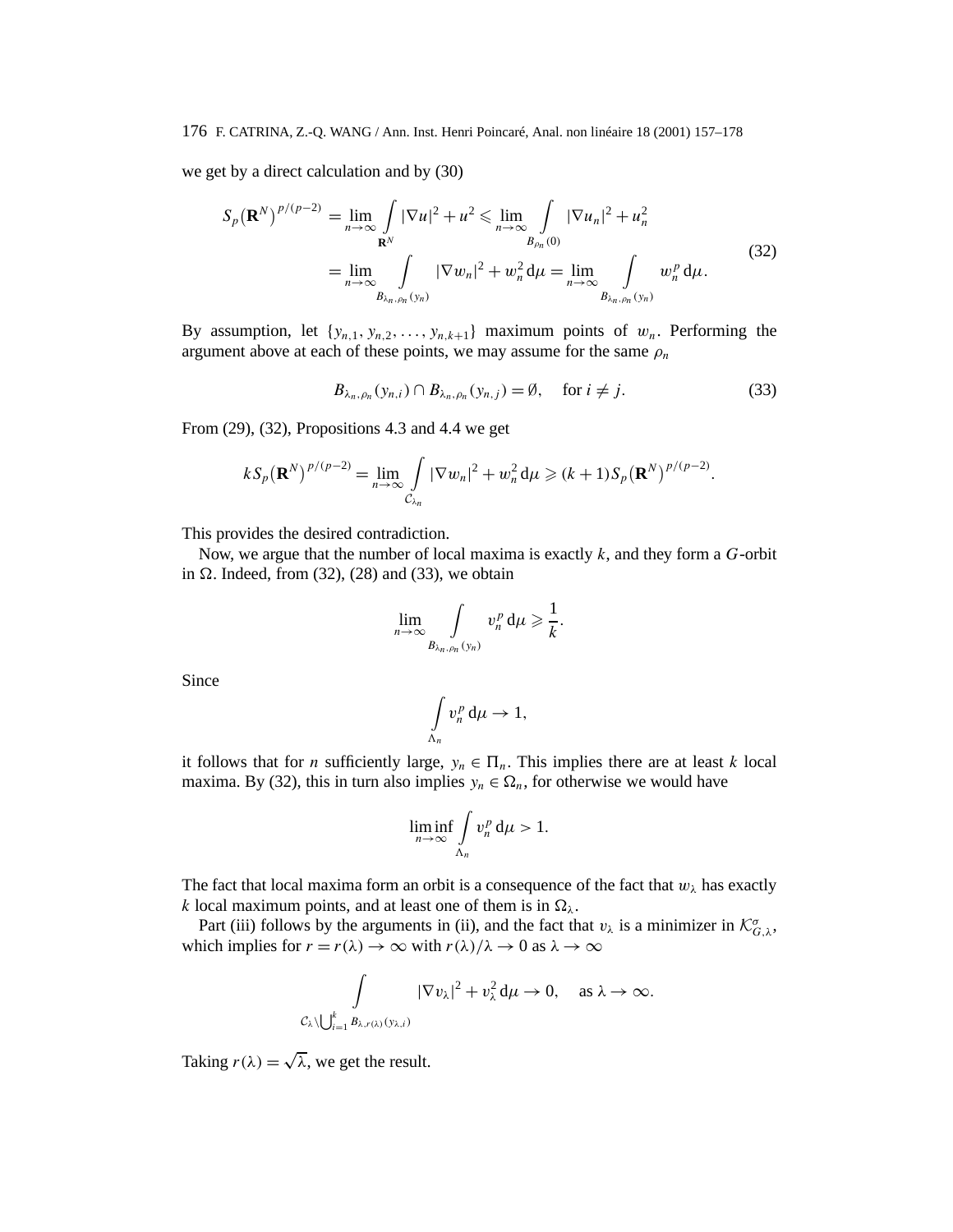Part (iv) is direct consequence of Proposition 4.4.

Finally, (v) follows from (ii) since  $\Sigma_w > \tilde{G}$  implies *w* has more than *k* local maxima.  $\Box$ 

*Proof of Theorem 1.4*. – Part (ii) was proved in [10]. The modified inversion symmetry in **R**<sup>*N*</sup>, corresponds to the even symmetry in  $x_N$  on C. The rest of the properties in Theorem 1.4 follow from Theorem 4.1 and transformations (5) and (7) Theorem 1.4 follow from Theorem 4.1 and transformations  $(5)$  and  $(7)$ .

*Proof of Theorem 1.1.* – For  $N \ge 2$ , we write  $\mathbf{R}^{N} = \mathbf{R}^{2} \times \mathbf{R}^{N-2}$  and for  $k \ge 3$  consider  $G_k = \mathbf{Z}_k \times \mathbf{O}(N-2)$  or  $\mathbf{D}_k \times \mathbf{O}(N-2)$ . For these two group actions, the minimal orbit set has this  $k$  as the number of points in each orbit.  $\Box$ 

# **5. Closing remarks**

*Remark* 5.1. – We mention that although for  $N = 2$  and  $N \ge 4$  one can obtain the multiplicity result in Theorem 1.1 just by finding the minimum of  $I_{\lambda}$  in the space  $\mathcal{H}_{G_k,\lambda}$ , our *local* minimization procedure in the space of symmetric functions is essential in order to obtain Theorems 1.1 and 1.4 in the case  $N = 3$ . For  $N = 3$ , a global minimization will only yield solutions with 1-bump (ground state), 2-bump (given by  $\mathbb{Z}_2 \times \mathbb{O}(2)$  symmetry), 4-, 6-, 12-bump (Example 2.3), and one radial solution. This phenomenon is similar to that for an elliptic problem on expanding annular domains studied in [4,8,12,19,23]. For the examples of higher dimensional tetrahedron or cube groups given in Example 2.6 with  $N \geq 4$ , a *local* minimization method is also needed if  $l = N - 1$ . In these cases, the global minimization only produces 2-bump solutions.

*Remark* 5.2. – For the exact symmetry of solutions, we need the maximality condition (Definition 1.3), which seems necessary in some cases. For instance, the group  $\mathbf{Z}_k$  given in Example 2.1 is not maximal with respect to the locally minimal orbit set there, and we believe in this case the solution one gets from Theorem 1.4 has exact symmetry  $D_k$ instead of  $\mathbf{Z}_k$ . One may compare with another problem of similar spirit studied in [17].

*Remark* 5.3. – In a forthcoming paper we shall present a multiplicity result of a somewhat different nature, where the imposed group of symmetry is continuous subgroup of  $O(N)$ . These symmetries also make easier regaining of compactness and allow a larger parameter range.

#### **REFERENCES**

- [1] Aubin T., Problèmes isopérimétriques de Sobolev, J. Differential Geom. 11 (1976) 573–598.
- [2] Berestycki H., Esteban M., Existence and bifurcation of solutions for an elliptic degenerate problem, J. Differential Equations 134 (1997) 1–25.
- [3] Brezis H., Lieb E.H., A relation between pointwise convergence of functions and convergence of functionals, Proc. Amer. Math. Soc. 88 (1983) 486–490.
- [4] Byeon J., Existence of many nonequivalent nonradial positive solutions of semilinear elliptic equations on three-dimensional annuli, J. Differential Equations 136 (1997) 136–165.
- [5] Caffarelli L.A., Gidas B., Spruck J., Asymptotic symmetry and local behavior of semilinear elliptic equations with critical Sobolev growth, Comm. Pure Appl. Math. 42 (1989) 271– 297.